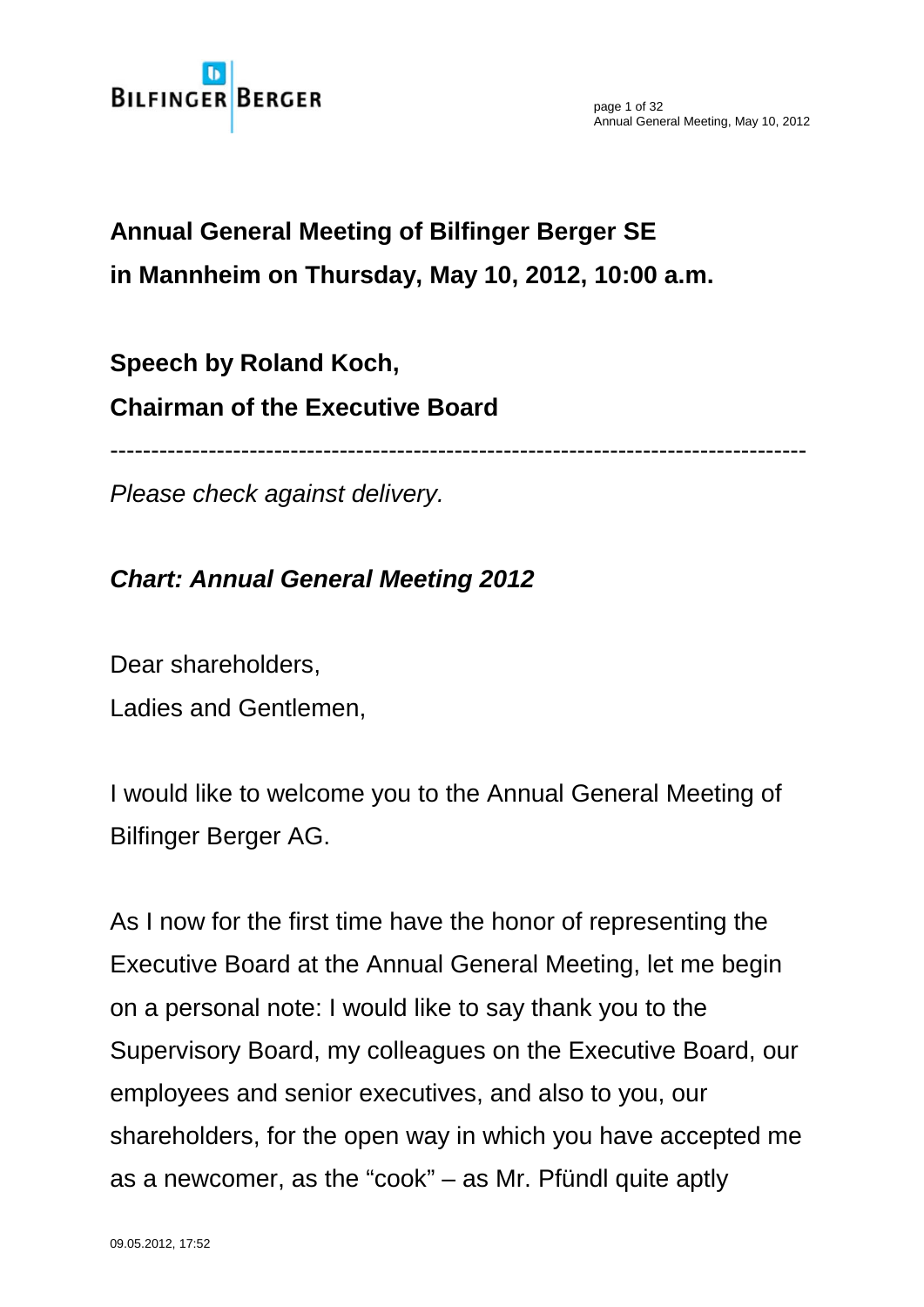

remarked at the last Annual General Meeting. Working for this company is an opportunity and a challenge at the same time. The scope for implementing new ideas is exceptional – also in comparison with our competitors. Bilfinger Berger is well on the way to setting its own standards.

The success and the changes now underway are only possible because the foundations were laid for this transformation in the past ten years under the leadership of my predecessor, Herbert Bodner, and his colleagues. So while I am now in a position to talk about our success, I do so with express reference to the special achievements of my predecessor, which I can build upon.

With that in mind, let me now briefly talk about the past financial year; I will then explain the latest key figures for the first quarter of 2012, which we are presenting today. But above all, ladies and gentlemen, I would like to explain to you our strategic focus for the future, on the basis of which we intend to shape the ongoing successful development of our company.

Bilfinger Berger achieved a lot last year; output volume and earnings surpassed our forecasts. And at the same time, we made some strategic decisions for the future.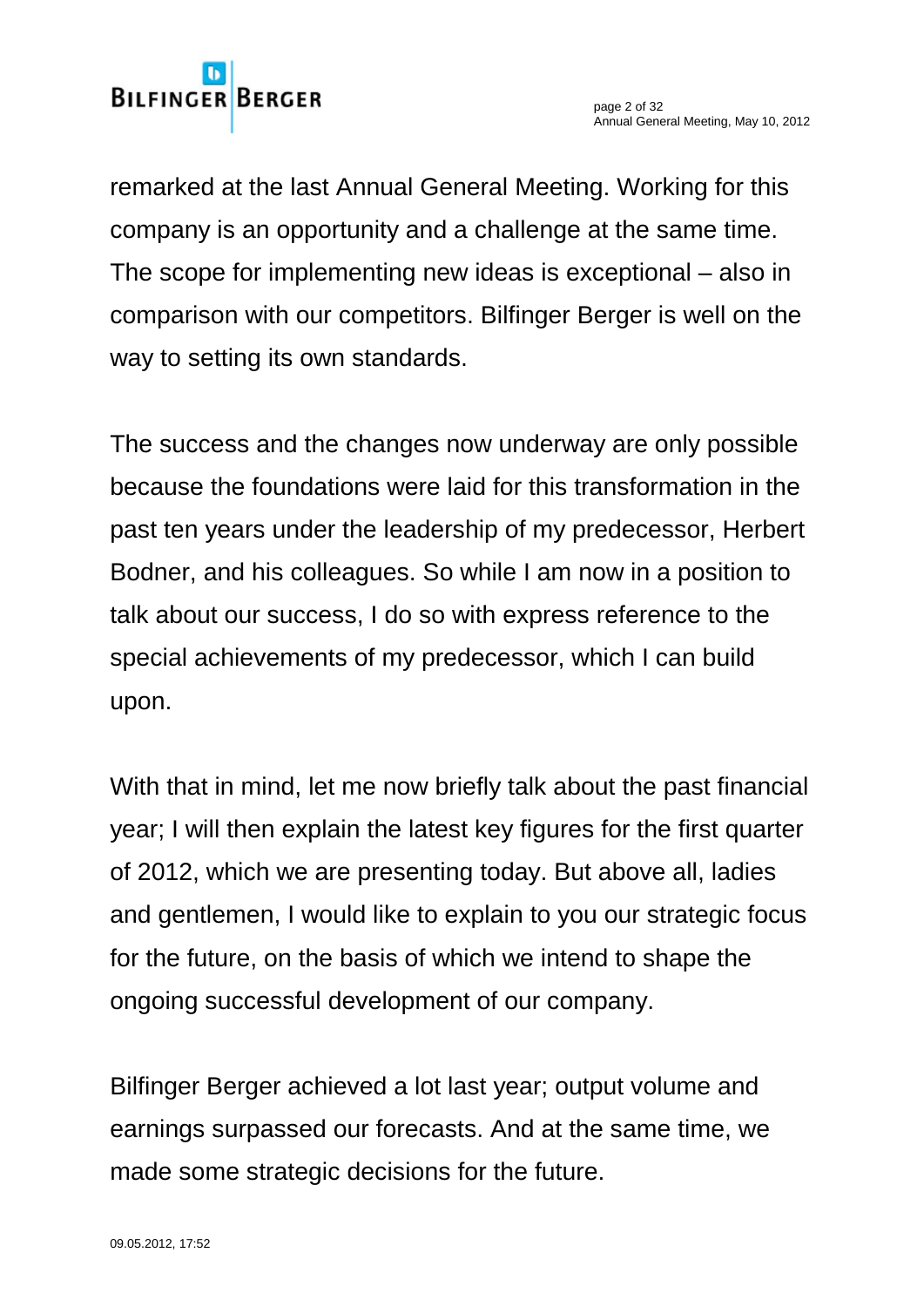

#### *Chart: Successful sale of Valemus Australia*

Shaping change successfully means making acquisitions carefully – but it also means disposing of certain activities with foresight.

Last year, we successfully sold the former subsidiary Valemus Australia. This had a major impact on the cash flows and earnings of Bilfinger Berger.

The sale brought us a cash inflow of 600 million euros. As a result, our free cash flow increased fivefold compared with the prior year, and cash and cash equivalents at year-end grew by 50 percent to 847 million euros.

This means that together with our existing financial potential, we have more than one billion euros is available to us in the coming years, to carefully develop the Bilfinger Berger Group through further acquisitions and investments.

# *Chart: Bilfinger Berger Global Infrastructure Fund placed on the stock exchange*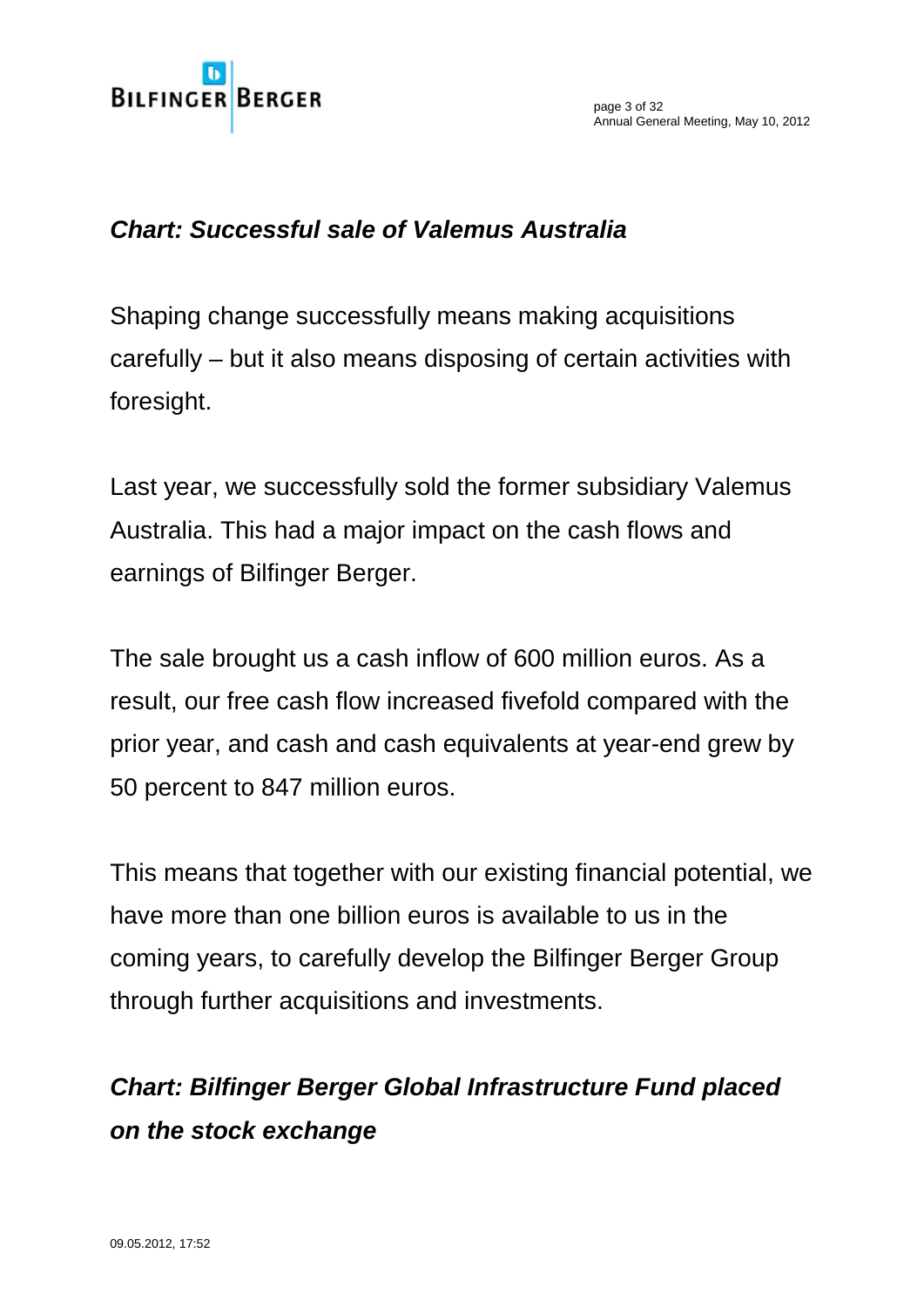In addition, we succeeded in placing the Bilfinger Berger Global Infrastructure Fund on the London Stock Exchange – one of very few successful public offerings in the difficult capital market of last year.

Our net proceeds from the sale of 18 public private partnership projects, which will be transferred to the funds, amounts to 240 million euros with a capital gain of 50 million euros. On the other hand, we invested nearly 50 million euros in the fund and thus hold 19.9 percent of the equity. The share price has developed positively since the first listing in December.

This fund completes the entrepreneurial chain in our Concessions business segment. After having already successfully sold individual projects in the past, we now have a standard mechanism for the marketing of our investments. A cooperation agreement will allow us to offer additional projects to the Global Infrastructure Fund in the future, when they have reached their operating phase. As before, we are still able to decide whether or not to do so.

# *Chart: Acquisitions in all services segments*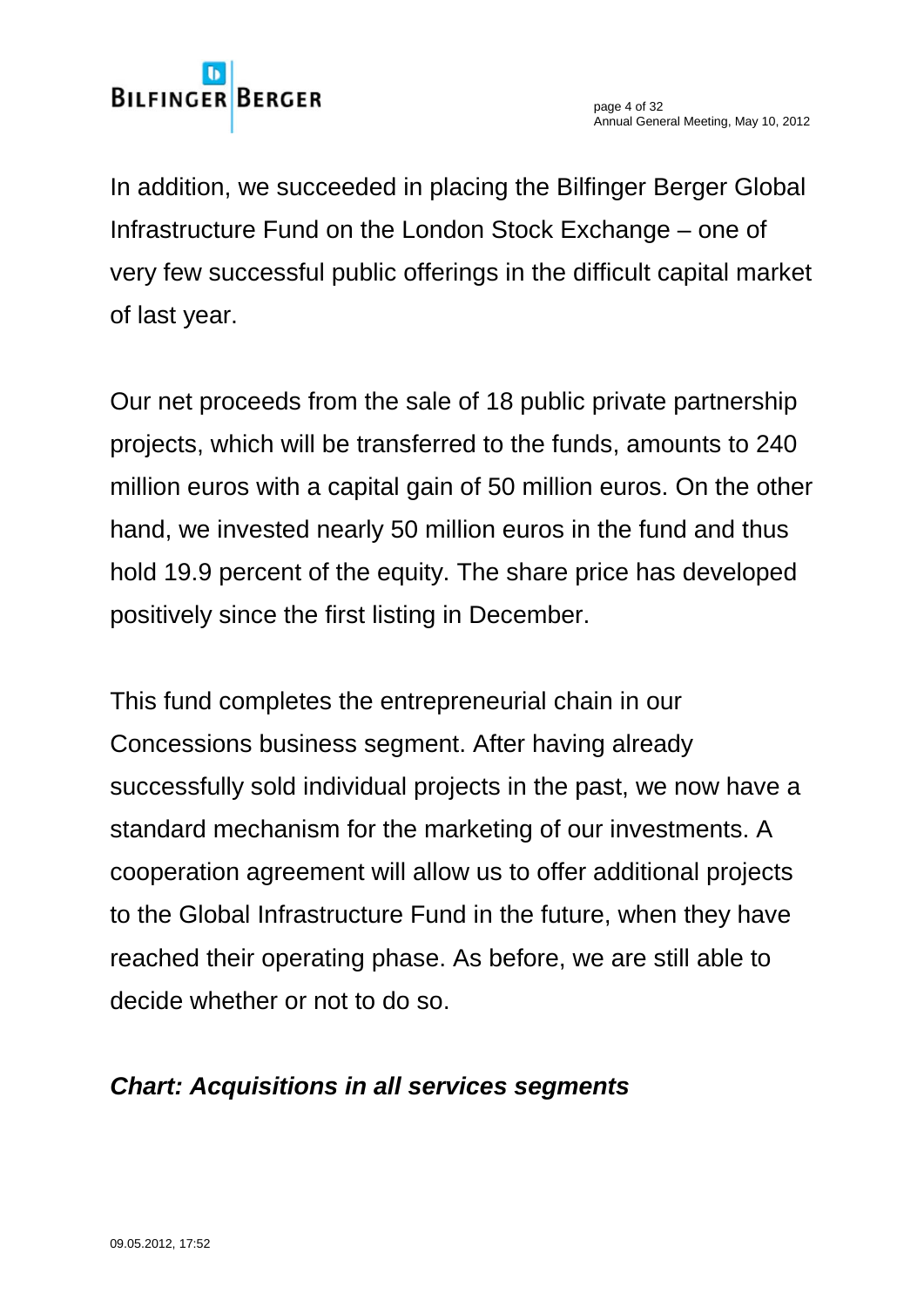

But we were not only successful on the side of disinvestment, we also invested successfully.

Our Industrial Services are now also represented in the Indian market through the acquisition of Neo Structo – which I will talk about later. And with the acquisition of Alpha and ATG, we have expanded our capacities in the areas of electrical, measurement, control and automation technology. Both companies are internationally active.

Due to the acquisition of Rosink, our **Power Services** are now able to offer complete boilers for gas and steam power plants. In the European market, Rosink is one of the leading suppliers in its field.

And our **Facility Services** segment has expanded its portfolio in the area of water and waste processing: Since September, the product offering has been supplemented with the takeover of an Italian company, Diemme, which manufactures filter presses and has worldwide operations.

## *Chart: Financial year 2011 – output volume*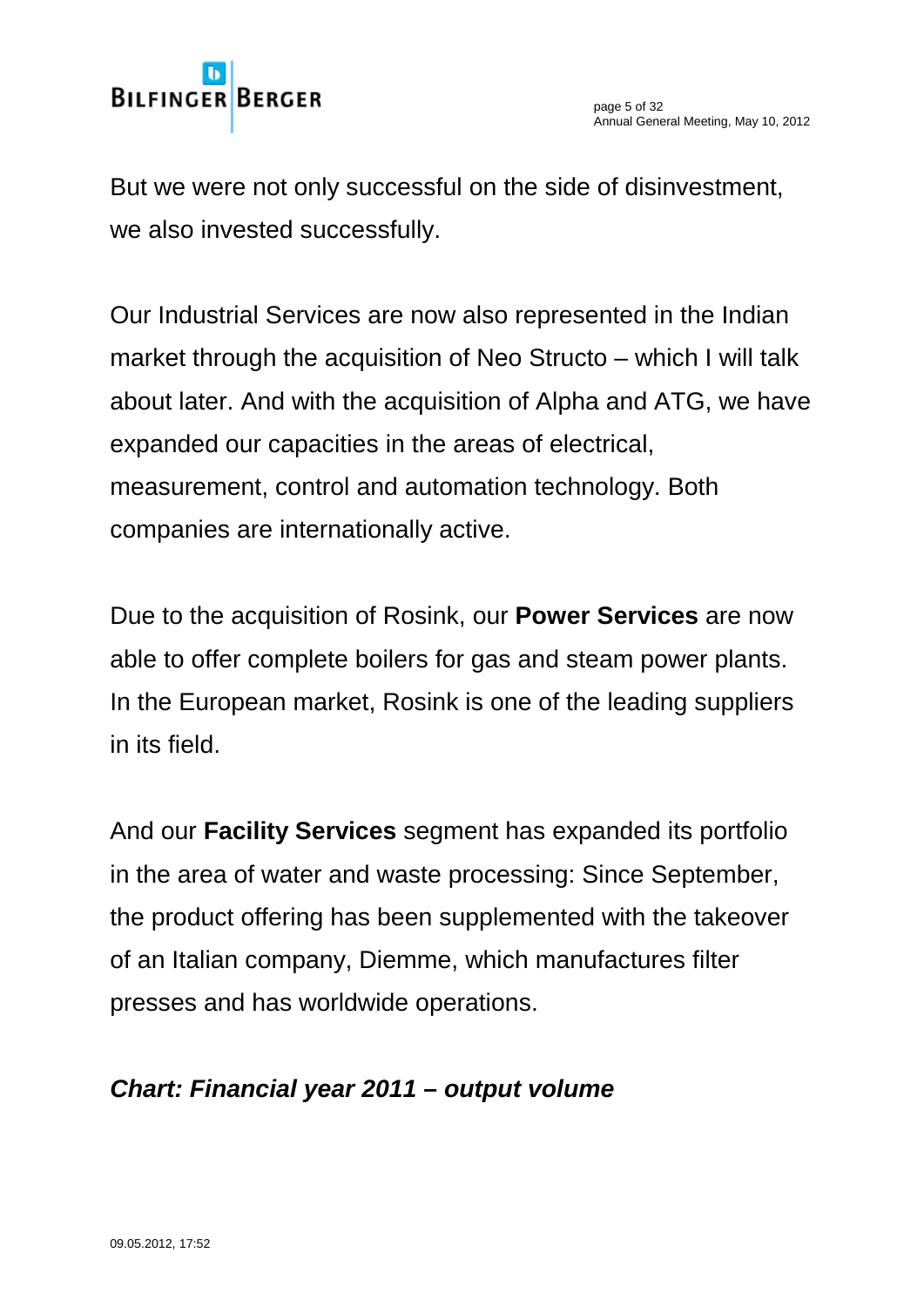

The financial targets that we set for 2011 were also all achieved – or in some cases surpassed.

Output volume increased by 5 percent to 8.5 billion euros.

Demand for our products and services was generally stable, so the volume of orders received hardly changed compared with the prior year. Fortunately, the financial crisis had no significant effects on our business.

## *Chart: Financial year 2011 – EBIT*

We can be proud of the development of our earnings. In 2011, Bilfinger Berger posted its best ever earnings. All business segments developed positively.

Group EBIT increased to 361 million euros, representing an improvement of 6 percent. The EBIT margin rose to 4.3 percent.

## *Chart: Financial year 2011 – net profit*

Net profit, insofar as it accounts for continuing operations – excluding Valemus Australia – increased to 220 million euros.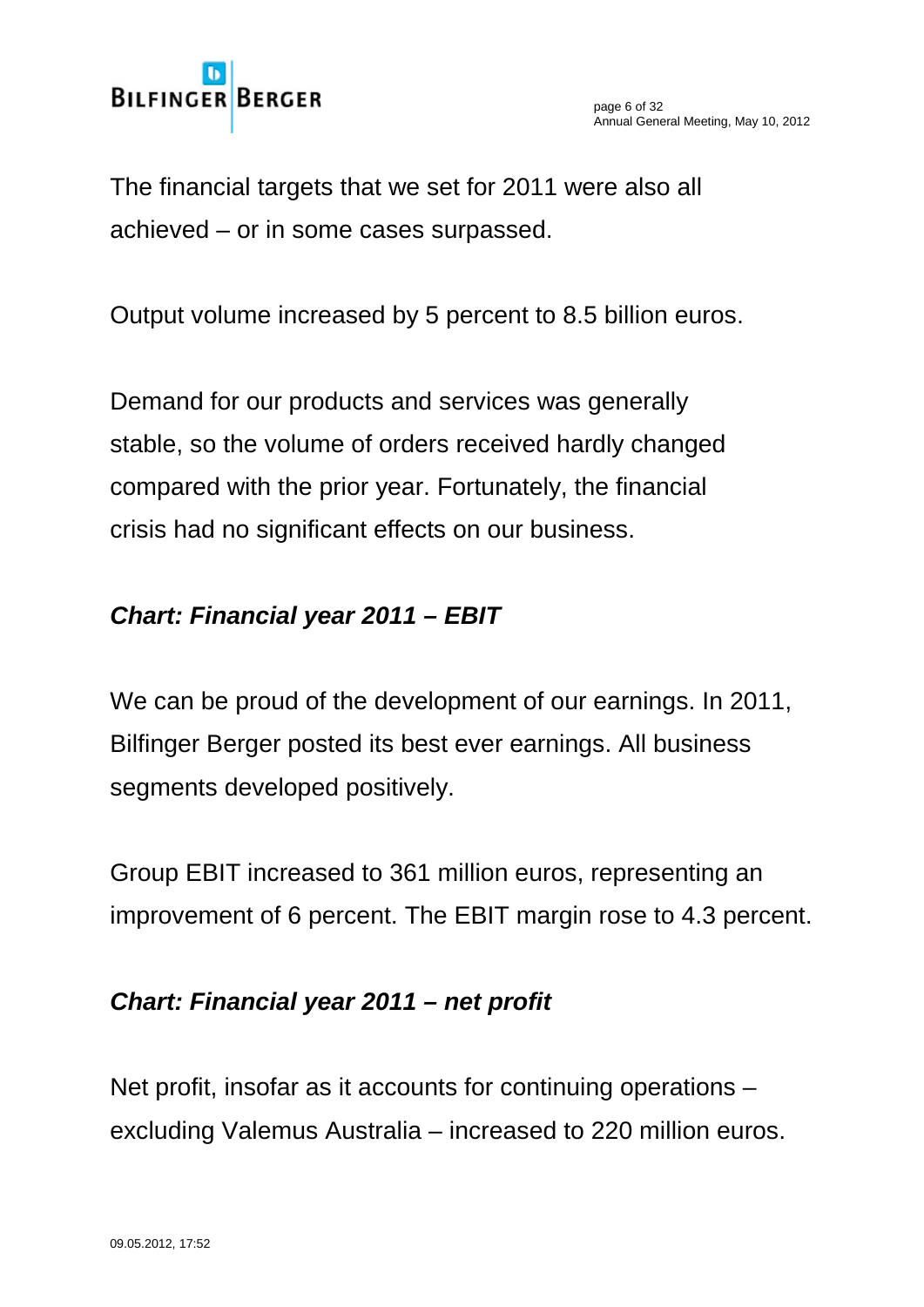Earnings after taxes from discontinued operations amounted to 174 million euros. This primarily comprises the additional contribution to earnings of 161 million euros from the sale of Valemus Australia.

Overall, net profit increased substantially to 394 million euros – an increase of 39 percent. Earnings per share increased to 8 euros ninety three cents, the share of continuing operations increased from 4 euros sixty six cents in the previous year to 4 euros ninety nine cents in 2011.

# *Chart: Financial year 2011 – value added*

Return on capital employed was increased from 22.1 percent to 24.5 percent. Value added rose to 374 million euros. Of that total, 204 million euros were accounted for by continuing operations.

# *Chart: Financial year 2011 – cash flow*

Cash flow from continuing operations increased to  $\epsilon$ 281 million as a result of good earnings development. Bilfinger Berger's transformation from construction group to a services company has also changed our cash flow structure. The reduction in the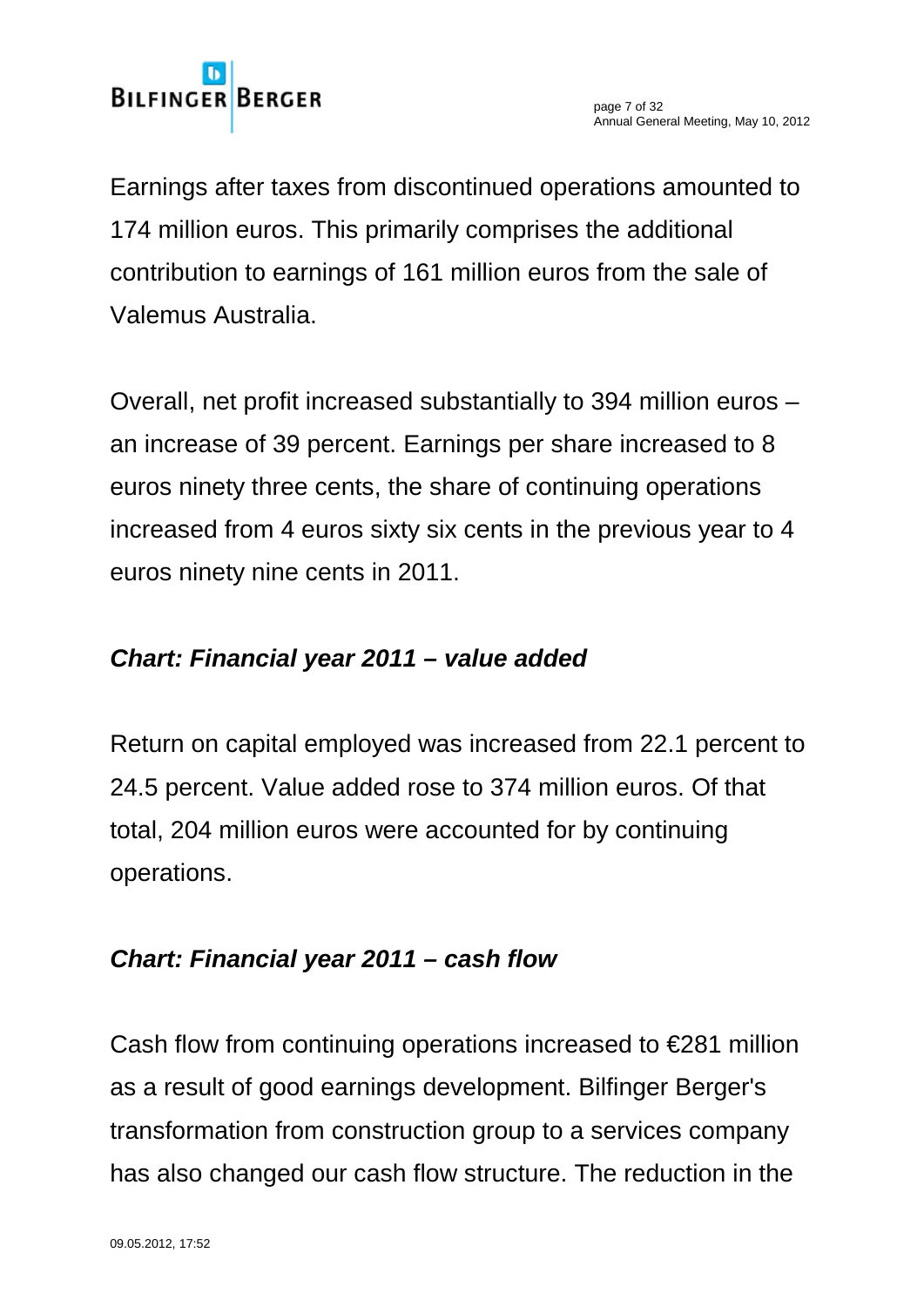project business in which advance payments are common as a result of lower volume of building activities led to an increased use of working capital Against this backdrop we consider the level of the operating cash flow in the previous year as a very good result.

Free cash flow was predominantly influenced by cash inflows from the sale of Valemus Australia. It thereby increased significantly from 156 million euros to 774 million euros.

## *Chart: Dividend development*

We want you, our shareholders, to participate in this positive development.

The Executive Board and the Supervisory Board recommend that the shareholders approve the distribution of a dividend for financial year 2011 of 2 euros and 50 cents per share, plus a bonus of 90 cents per share from the capital gain realized on the sale of Valemus Australia.

This will increase the dividend to 3 euros and 40 cents per share; the dividend payout will thus increase to 150 million euros from 110 million euros in the prior year.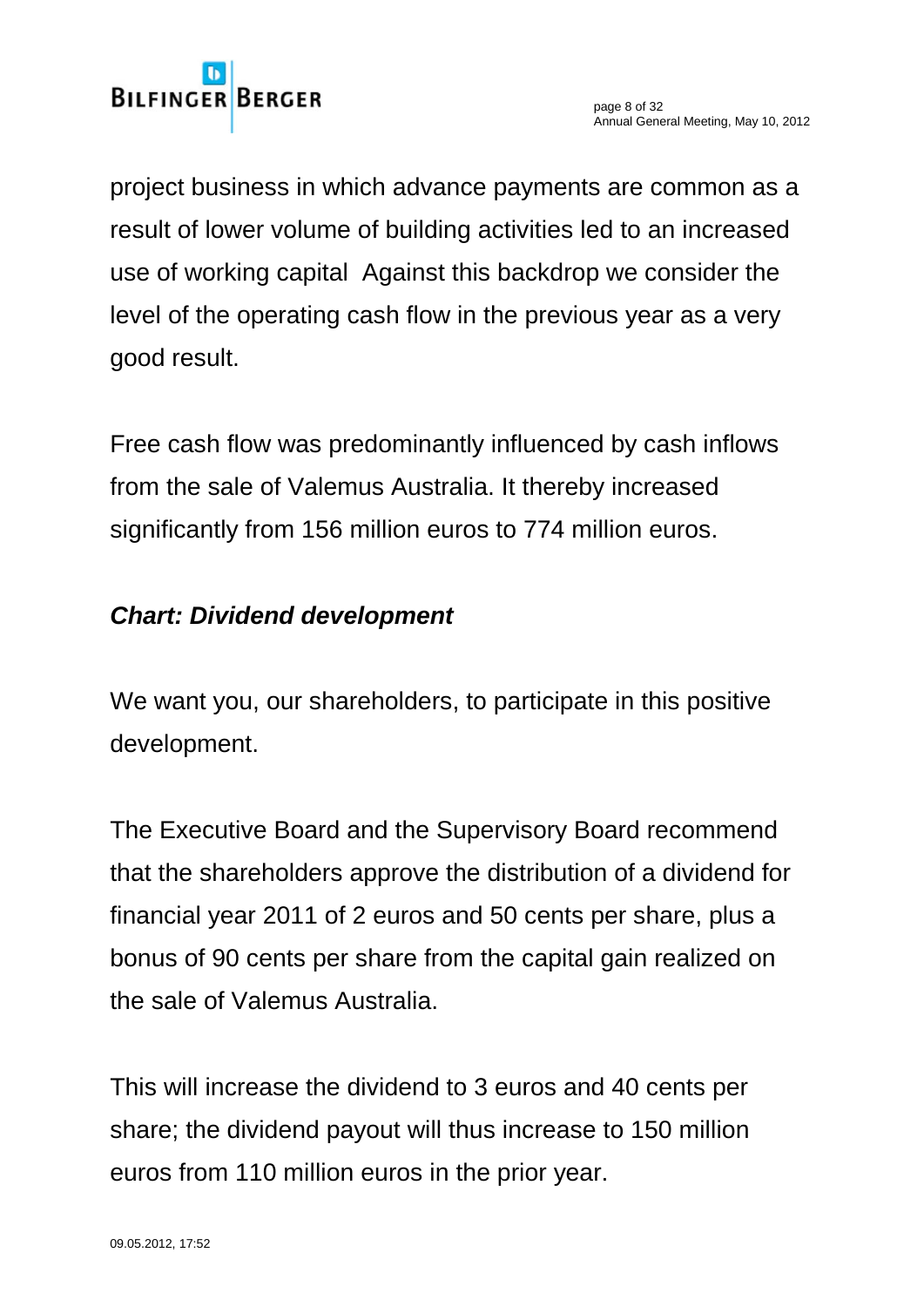# **BILFINGER BERGER**

Based on the share price at the end of the year, this represents a respectable dividend yield of 5.2 percent - a figure which ranks in the upper midfield of DAX and MDAX companies. That, ladies and gentlemen, is not the exception to the rule for Bilfinger Berger. On the contrary: Our dividend policy features a high degree of continuity. A company like Bilfinger Berger needs shareholders with long-term loyalty and these have a right to a good long-term return on their capital. In the past year Bilfinger Berger joined the highest dividend MDAX companies and, with a share of 9.7 percent, is among the index heavyweights. This year, we have also followed this precedent with the proposal to pay out an additional dividend of 40 million euros as a bonus from the capital gain realized on the sale of Valemus Australia. We were faced with the question of whether we should also use these funds as part of our further corporate development. The Executive Board and Supervisory Board are however convinced that it is right that the shareholders are appropriately involved in the successful sale – without losing sight of the primary objective of the disposal – namely the restructuring of the Group.

## *Chart: Share performance*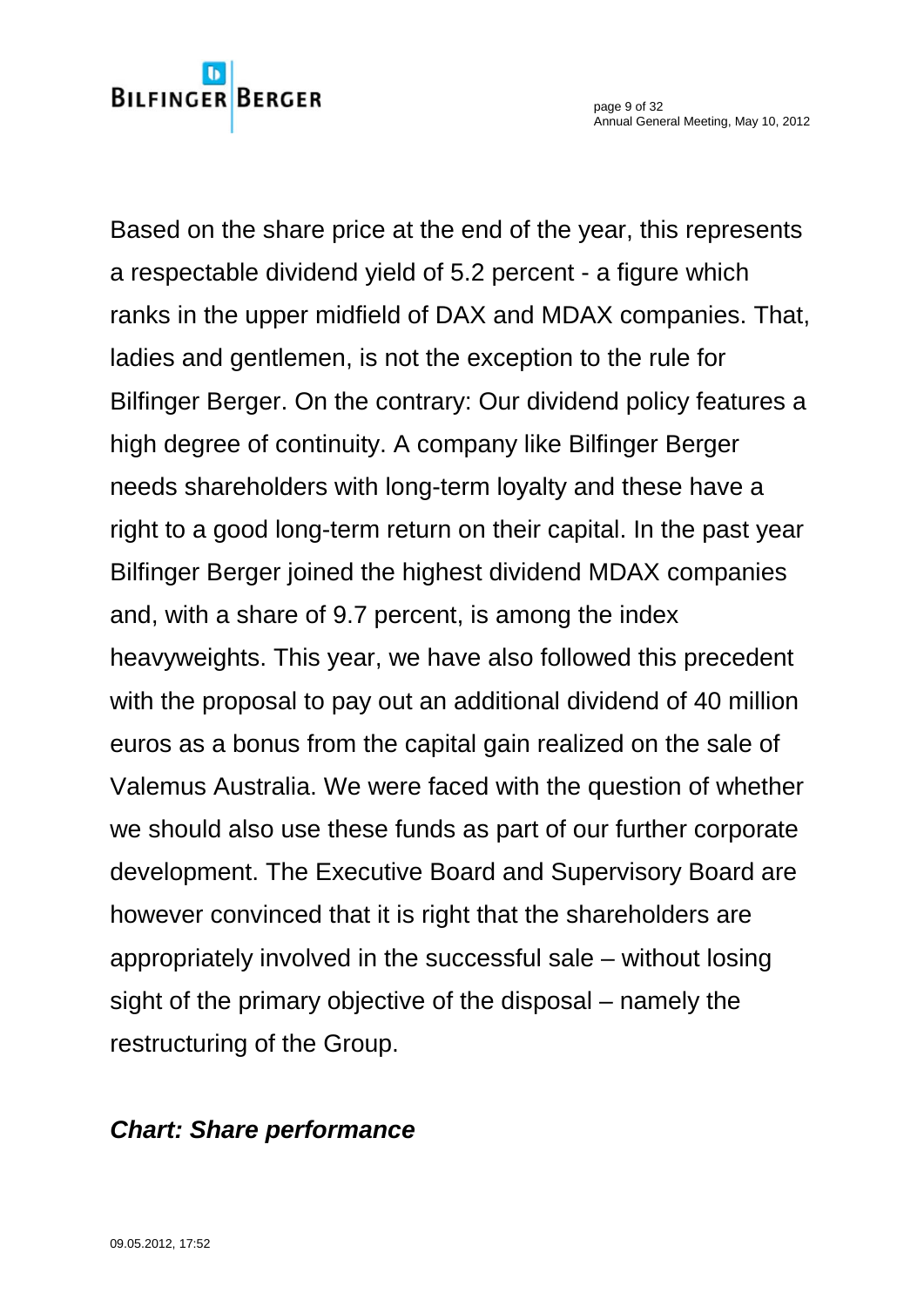Naturally, we have also noted with pleasure that our share price developed positively during the year 2011. As of the middle of the year, our share price was able to escape the negative market trend and then developed significantly better than the MDAX and the DAX.

Bilfinger Berger shares closed the year 2011 at a price of €65.88, which represents a performance for the year of plus 8 percent. In the same period the MDAX lost 12 percent and the DAX 15 percent.

## *Chart: First quarter 2012 - Industrial Services*

The development of business in the first quarter of the year 2012 shows a positive picture. Bilfinger Berger has made a solid start to the new year.

Output volume has grown further in our Industrial Services segment. Orders received, which last year was shaped by a major order in North America, exceeded output volume in the first quarter. EBITA increased to  $\in$ 40 million.

Following strong growth in the previous financial year, an increase in output volume and a higher EBITA margin are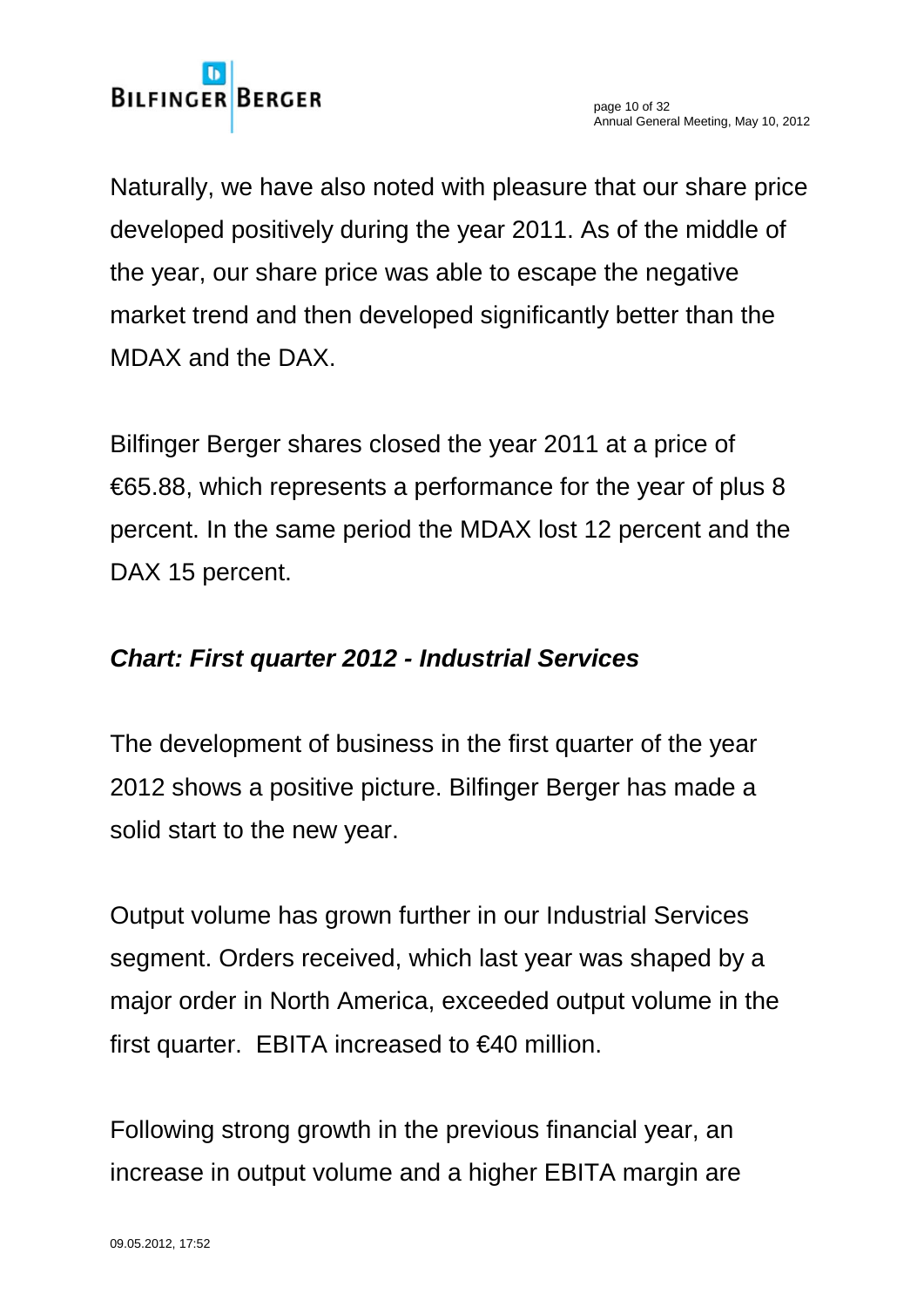

planned for 2012, buoyed by an expected upswing in the project business in the second half of the year.

## *Chart: First quarter of 2012 - Power Services*

The positive development is continuing in the Power Services business segment. Output volume rose further, orders received and order backlog also increased. EBIT climbed to 21 million euros.

Based on solid international demand, higher growth in output volume growth than in 2011 is planned in financial year 2012, accompanied by a further increase in the EBITA margin.

#### *Chart: First quarter 2012 - Building and Facility Services*

Output volume also increased in the Building and Facility Services segment, the orders received was stable. EBIT increased to 16 million euros.

The planned sale of a majority stake in the engineering and services activities of Bilfinger Berger Nigeria means that output volume in the business segment will decline overall in 2012. Adjusted for this effect, we expect a slight increase in output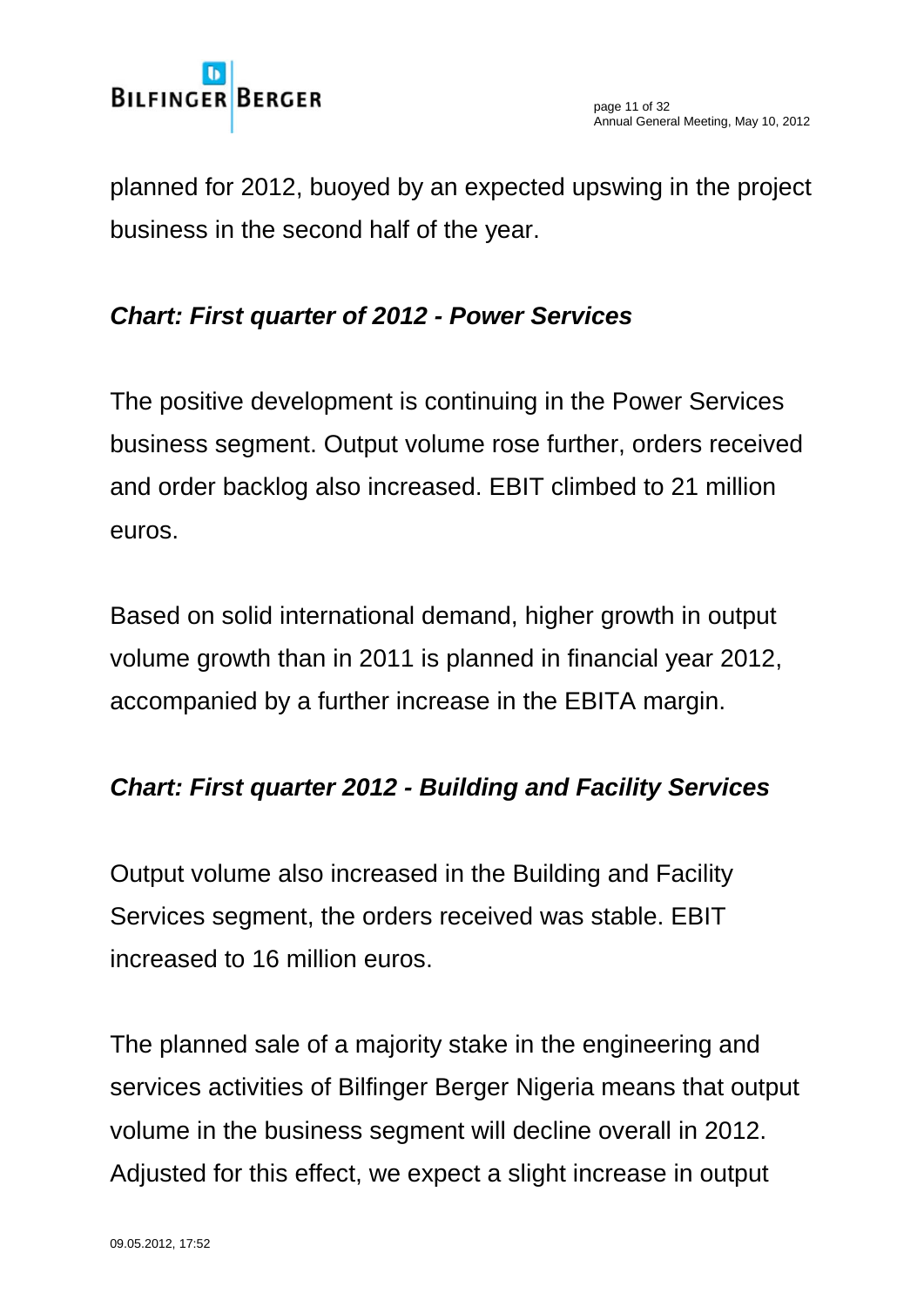volume. Despite this change and a highly competitive market, in this segment we are planning a further increase in the EBITA margin and earnings above the prior year figure.

# *Chart: First quarter of 2012 - Construction*

In the Construction business segment output volume decreased in line with planning, the high order backlog was further reduced. Through two major orders for the expansion of the public transport system in Berlin Orders received were significantly higher than the prior-year period. EBITA amounted to €2 million, as in the same period of last year.

In the financial year 2012, output volume in the business segment will decline following the completion of a major project and reach the magnitude that has been planned for some time. The improved risk structure and the increasing focus on higher margin activities will allow for a further increase in the EBITA margin.

# *Chart: First quarter of 2012 - Concessions*

The key figures of the Concessions business segment are shaped through the sale of 16 projects in the first quarter to the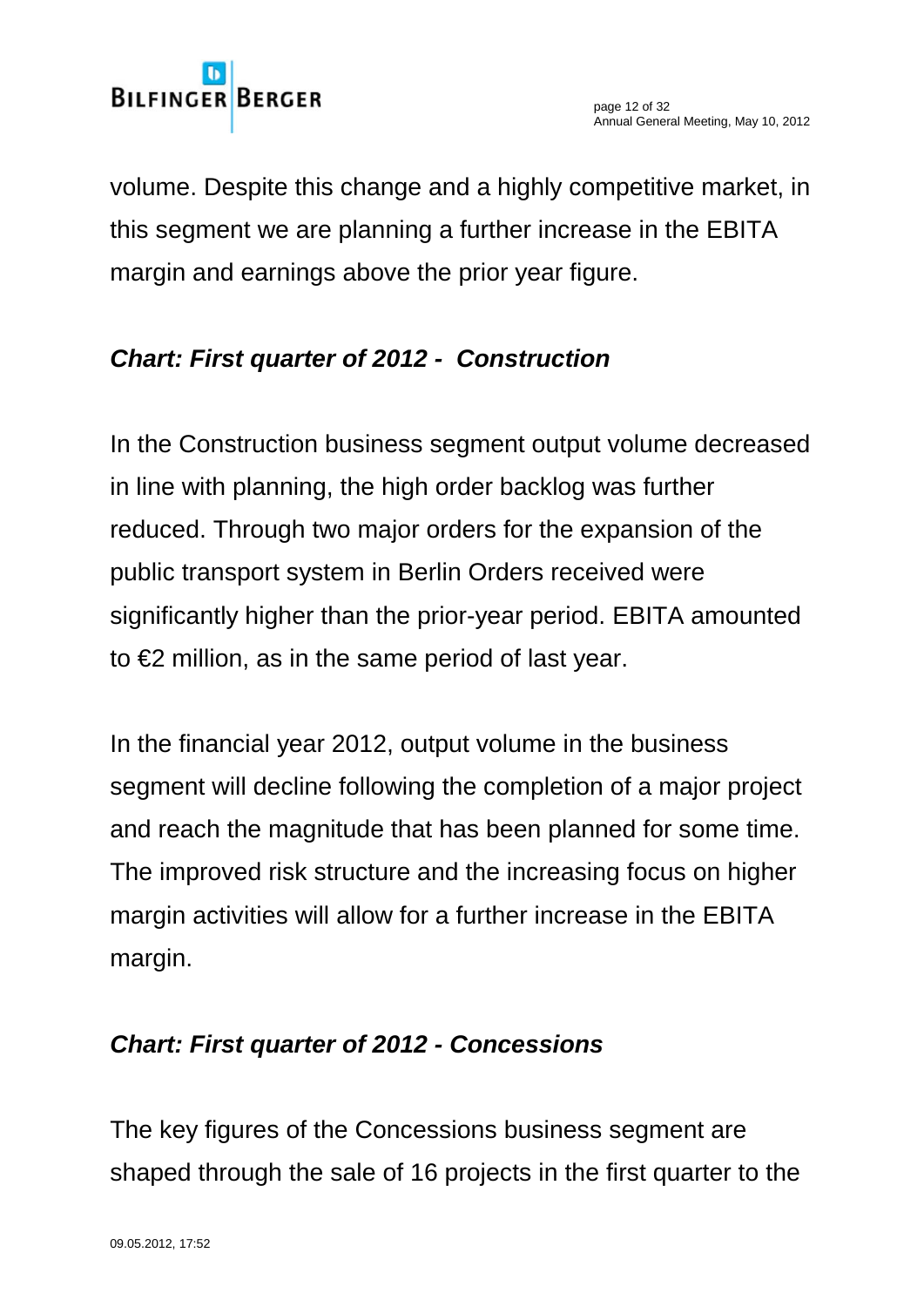# **BILFINGER BERGER**

fund listed on the London Stock Exchange in December. Therefore, our project portfolio comprised 18 projects on the reporting date. Of our equity commitment of 269 million euros, a total of 155 million euros had been paid into project companies. As a result of the capital gain in the amount of 47 million euros from the sale of the projects, the EBITA increased to 50 million euros.

The sale of the entire tranche of 18 projects to the infrastructure fund will lead to a capital gain of about 50 million euros in financial year 2012, but at the same time also to a decline in operating profit generated from the operation of the projects. Overall, EBITA will double compared to 2011.

# *Chart: First quarter 2012 - Overview of output volume and order situation*

The Group's output volume in the first three months of the year increased by 6 percent to 1.9 billion euros. Orders received increased by 9 percent to 2.2 billion euros. Due to the regional focus of the construction business, order backlog decreased by 6 percent to 8.1 billion euros.

# *Chart: First quarter of 2012 - Earnings*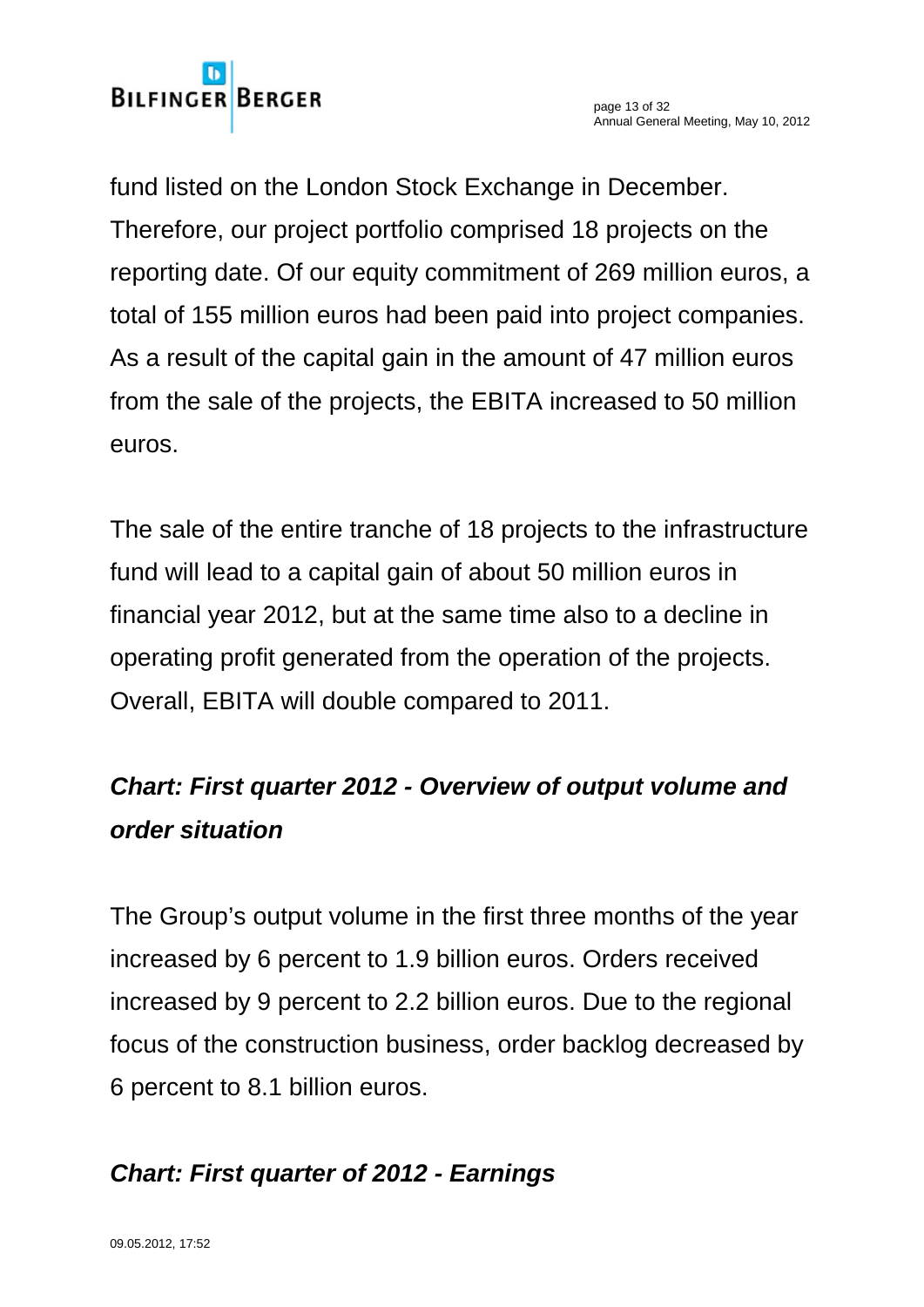**BILFINGER BERGER** 

EBITA increased significantly to 133 million euros in the first quarter. It includes additional contributions from the sale of 10 percent of the shares in Julius Berger Nigeria in the amount 18 million euros as well as the sale of the concession companies in the Concessions business segment in the amount of 47 million euros.

Net profit reached 100 million euros. The prior-year result of 207 million euros comprised of additional earnings from discontinued operations in the amount of 174 million euros from the sale of Valemus Australia.

#### *Chart: Outlook 2012*

Following the the first quarter we can confirm our outlook for 2012.

We anticipate a significant increase in EBITA this year, with contributions from increasing margins as well as from capital gains on the sale of PPP projects to the funds and the reduction of our involvement in Nigeria.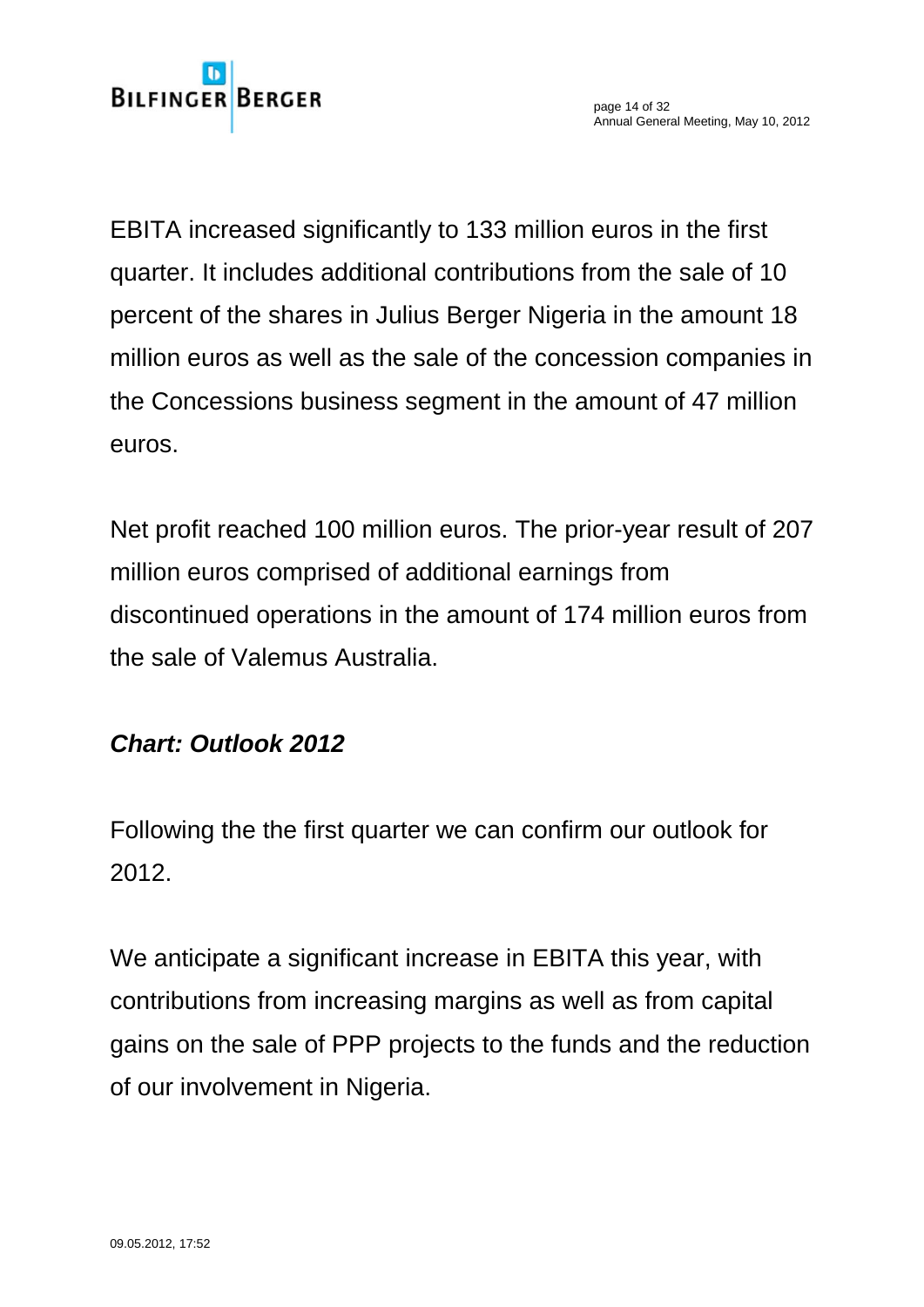

Net profit will be considerably higher than the earnings from continuing operations for the year 2011 of 220 million euros.

Output volume will decrease due to the planned further regional focusing of the construction business and the deconsolidation of the Nigeria activities. Acquisitions to be made this year have of course not been included in this consideration.

Let me now add, with a view to the reduction of our involvement in Nigeria, that we are aware of our responsibility for the employees in Germany and Nigeria. We are confident that we have found ways that will open up positive prospects for the companies Julius Berger Nigeria and Bilfinger Berger Nigeria, as well as for their stakeholders.

#### *Chart: Mid-term financial targets for the Group*

We have set ourselves ambitious targets for the future of our rapidly changing company.

Our medium-term strategic outlook calls for the Group's output volume to increase by the year 2016 by up to 50 percent to a magnitude of between 11 and 12 billion euros. We intend to achieve that through further acquisitions and average organic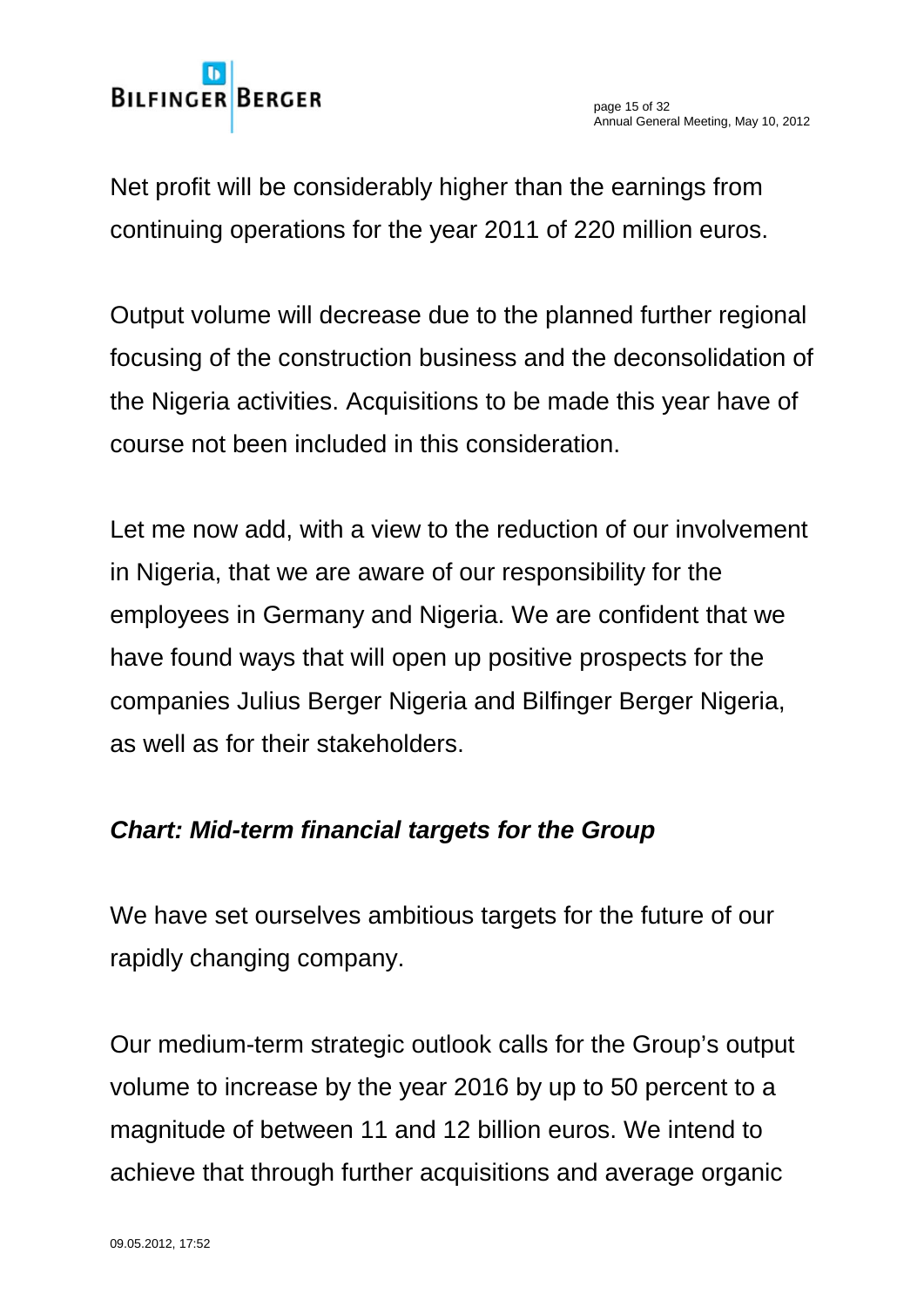

growth of three to five percent per annum. We have already achieved these growth rates - by no means an easy task - in 2011 and also in the first quarter of 2012.

Our EBITA margin is to increase to at least 5.5 percent by 2014 and a magnitude of 6 percent is planned by 2016. This represents EBITA of approximately 700 million euros. At the same time, net profit is to be doubled to approximately 400 million euros.

# *Charts: Strategic positioning as an engineering and services group*

Ladies and Gentlemen,

You will now rightly ask: How do we intend to achieve these ambitious targets?

They are the targets of a company that has changed considerably over the past ten years. The extent to which this transformation will affect us can be seen from the fact that the Deutsche Börse believes that Bilfinger Berger should no longer be listed on the stock exchange under construction sector but under the industrial products and services sector. Standard & Poor's is also moving Bilfinger Berger into the services sector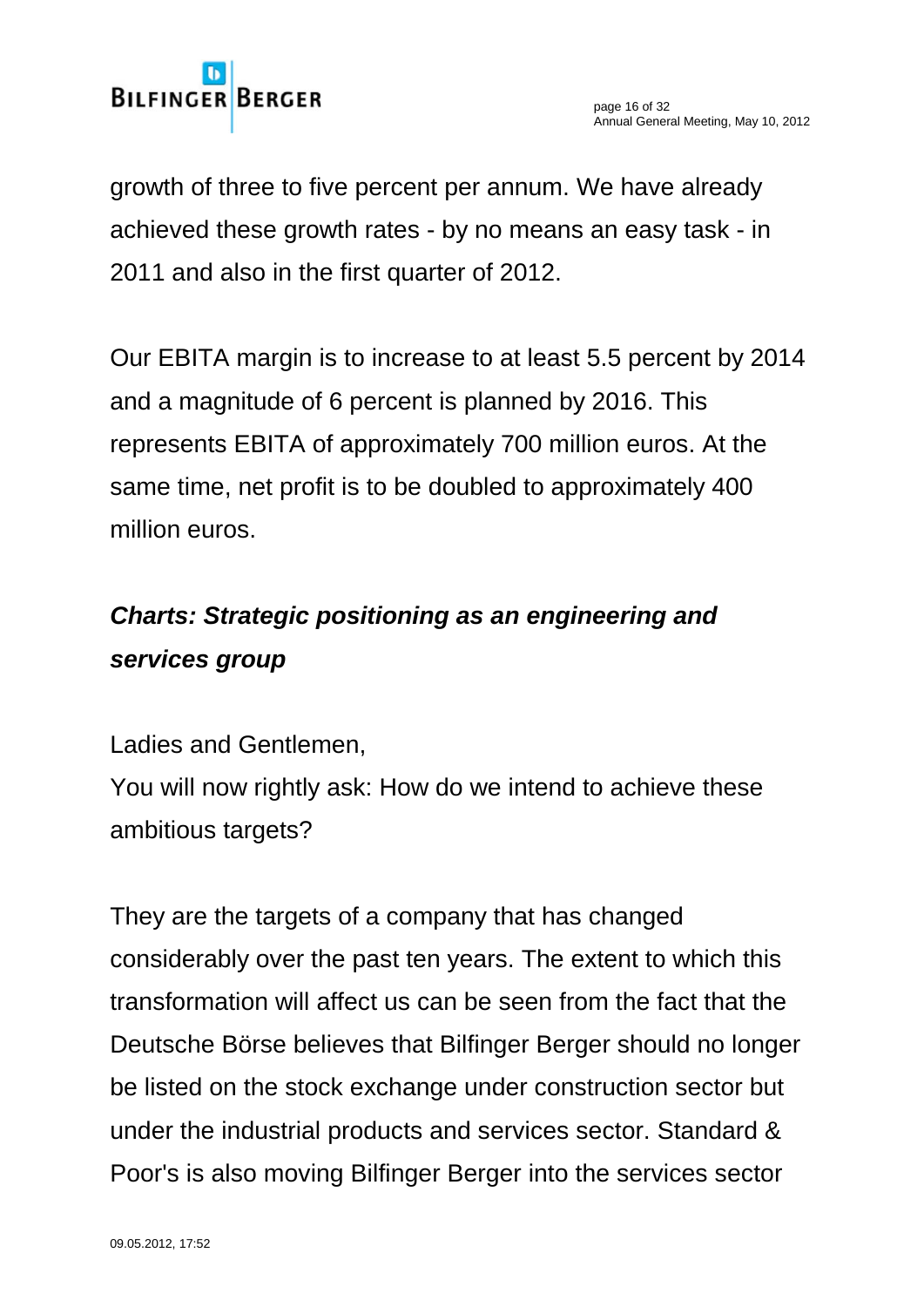# **BILFINGER BERGER**

Diversified Support Services in its Global Industry Classification Standard. The transformation to an engineering and services company has thus also been completed on the stock market.

I would like at this point however, to expressly point out that we will maintain our construction expertise also in the future. We see this as an extremely important unique selling point vis-à-vis the competition. It is a key component of our interdisciplinary service offering. So in its volume in 2012, construction remains an integral part of our company.

We are now making every effort to further improve our individual services. We are also networking the company's expertise in the areas of engineering and services so that significant value added can be created outside our traditional business activities.

## *Chart: Engineering and services*

Engineering and services – what does that mean exactly? What can we offer our clients? What is our company's DNA?

We have a clear focus on the clients we want to work for: Namely, for those whose problems we understand in great detail and who we can therefore offer special solutions. We are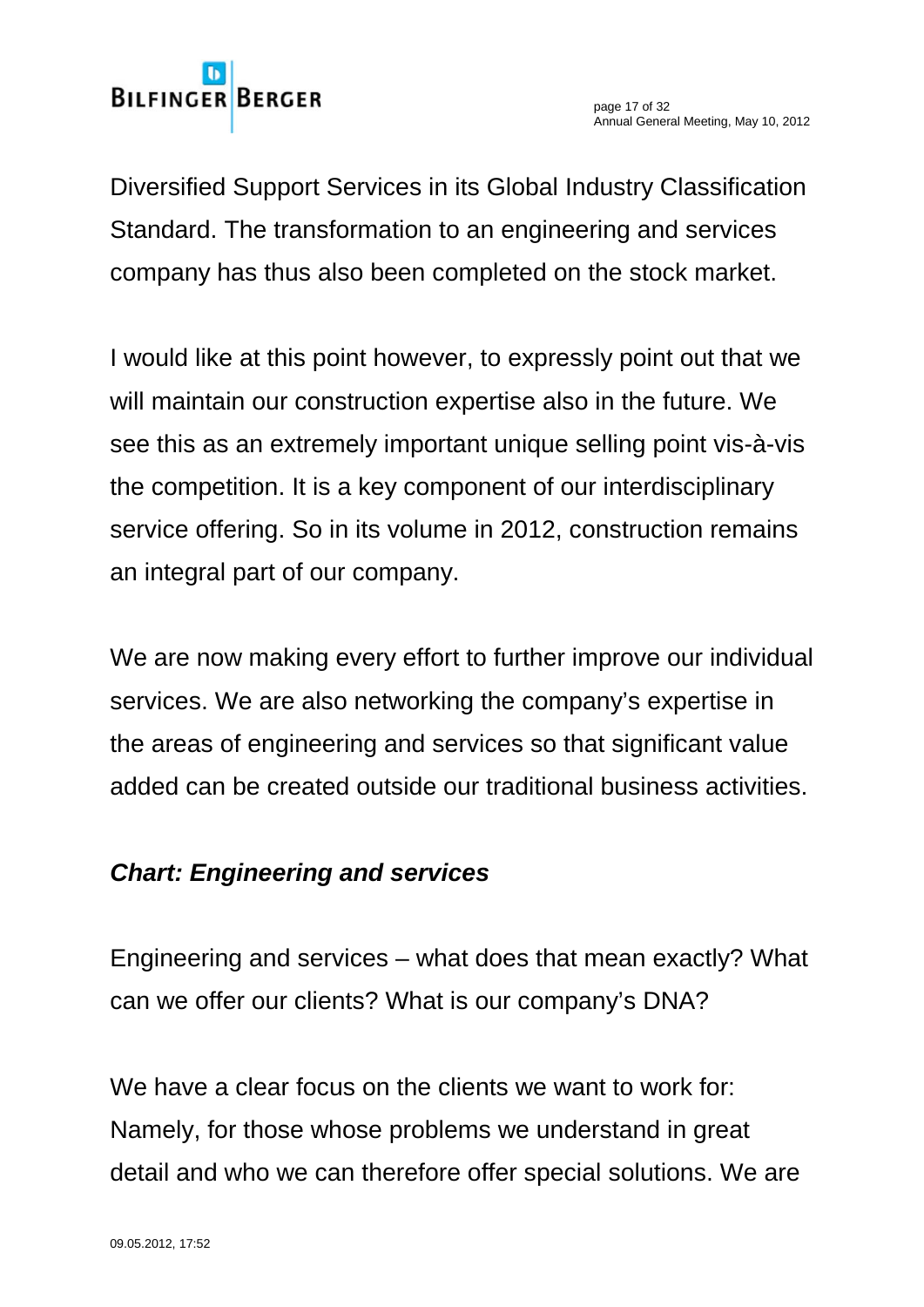

concentrating on the process industry, the energy industry and the real-estate sector, as well as on public or private-sector clients that are involved with the development and operation of infrastructure.

As a service provider, we want to carry out work that is upstream or downstream of our clients' main business. Our core competence consists of making processes more economical, sustainable and efficient, so that our clients can concentrate fully on their own core competencies.

To these ends, we network the manifold abilities available to us at Bilfinger Berger. We want to make clear to our clients the breadth of the service portfolio that Bilfinger Berger can offer – and the advantages to them of utilizing the Group's services, some of which they might not even have known about.

But this also has to be clear: With this approach, we will only be successful if all of our individual services meet the highest standards and are at all times competitive, also individually. For our operating units, this means that excellence in action is the first and essential condition in order to take the second step successfully. And that means offering excellence in interaction. We are supplementing our existing business, not replacing it.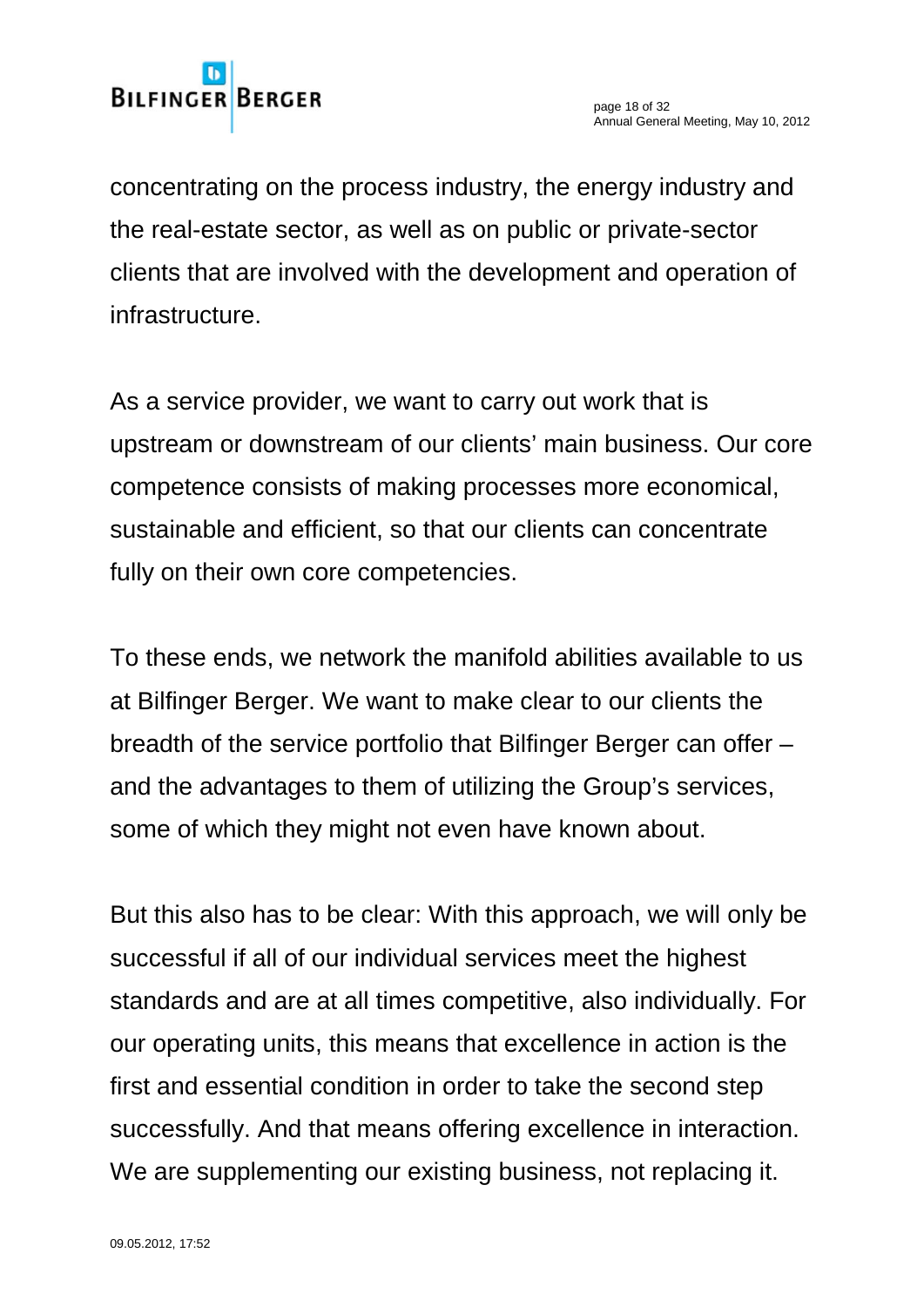

page 19 of 32 Annual General Meeting, May 10, 2012

#### *Chart: Growth by acquisition*

With this philosophy, we are starting our next growth phase.

This growth is based on two equally important strategic pillars. The one pillar consists of the further development of our activities by acquiring suitable companies – or, whenever appropriate, also through strategic cooperation with experienced partners.

We see the other pillar of growth in the organic development of our business – whether by offering our know-how in regions where we are not yet active, or by offering additional services in our existing markets.

Through acquisitions and partnerships, we intend to accelerate processes, expand our product offering with new services, and spread our regional presence to new markets.

#### *Chart: Acquisitions and partnerships – Neo Structo*

In late 2011, we took the first important step into the Asian market for industrial services. As a result of acquiring the Indian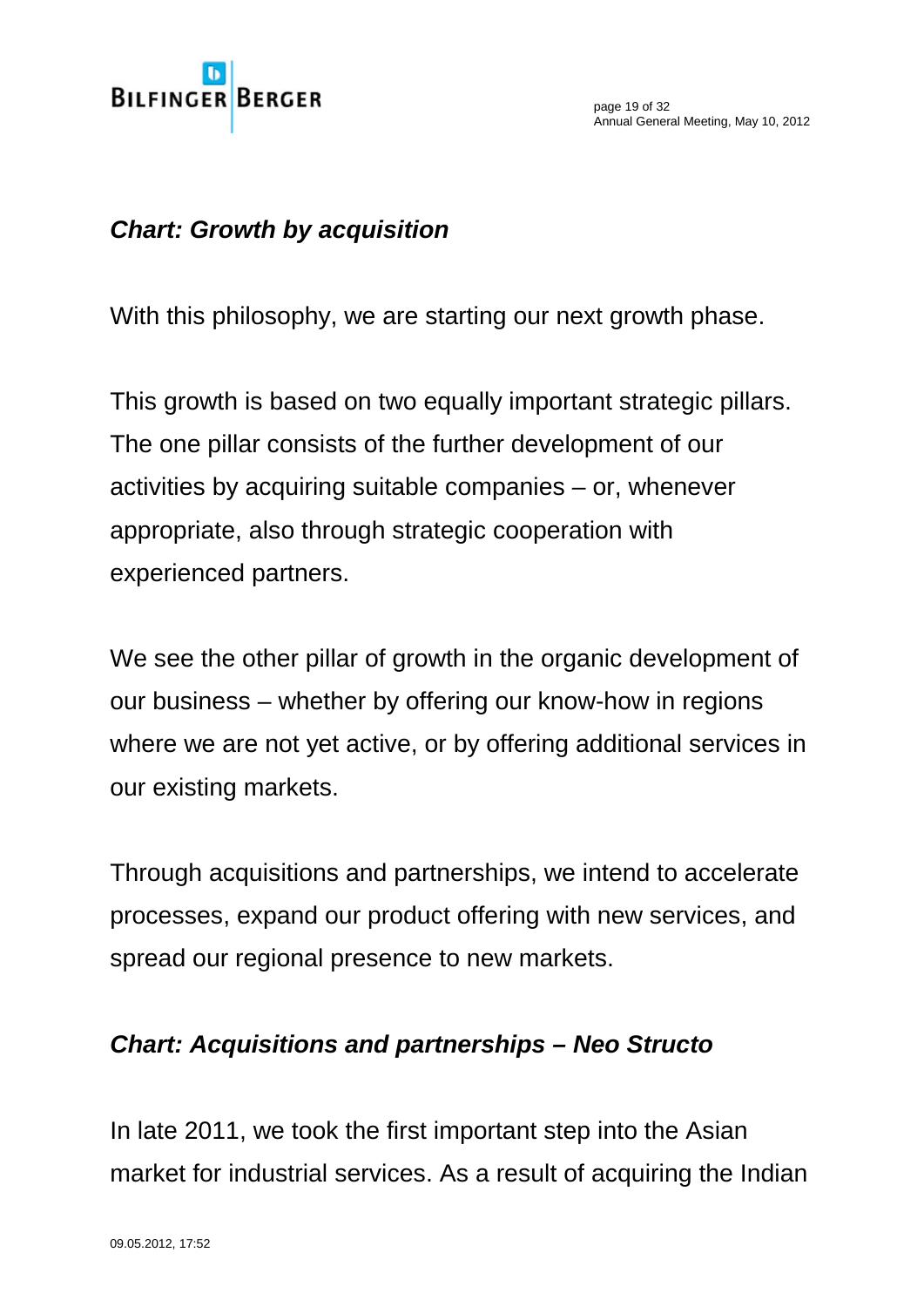

company Neo Structo, we are now very well positioned in this attractive major market for industrial services.

India in particular offers great potential for our industrial services business. The country's process industry is growing by more than 5 percent per annum; at the same time, the Indian market for maintenance services is hardly developed. Neo Structo is active in all of India's industrial areas. Its clients include the large Indian companies in the sector, but also international corporations that we already support in other countries.

The acquisition of Neo Structo will serve as a springboard for the further expansion of Bilfinger Berger's business activities in India.

# *Chart: Acquisitions and partnerships – joint venture with Tyazhmash*

In the Power Services business segment we have founded a new joint venture with the power plant outfitter Tyazhmash. The objective is to play a major role in the required renewal of power plants in Russia, above all to increase efficiency and environmental compatibility.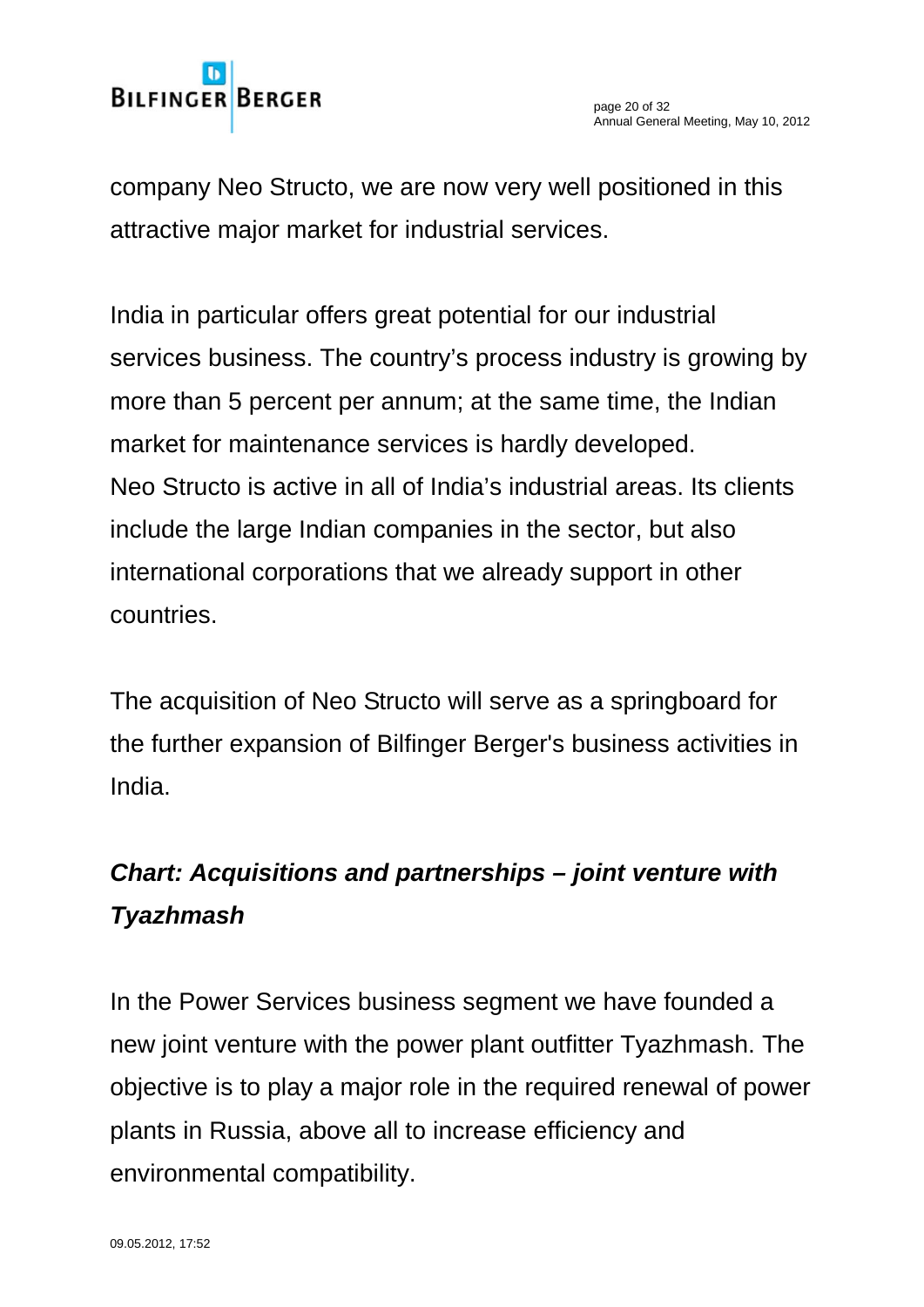More than 600 coal-fired power plants are in operation in Russia. Tyazhmash has a leading position in the sector; for example, its market share in the production and maintenance of coal pulverizers is approximately 90 percent.

Our Power Services segment is making its internationally leading expertise in furnace and boiler technology available to the joint venture. In addition, we can make an important contribution with our product portfolio so that old power plants can fulfill the current climate-protection requirements.

## *Chart: Acquisitions and partnerships – Tebodin (1)*

As well as regional expansion, as I previously mentioned, we are making acquisitions also to expand our expertise. We want to gain engineering-related planning and control expertise, for example. In this way, we can significantly enlarge the range of services we offer our clients, and can take over the management of additional important interfaces within our service packages.

Against that backdrop, our recent acquisition of Tebodin is of major importance. As one of the leading European companies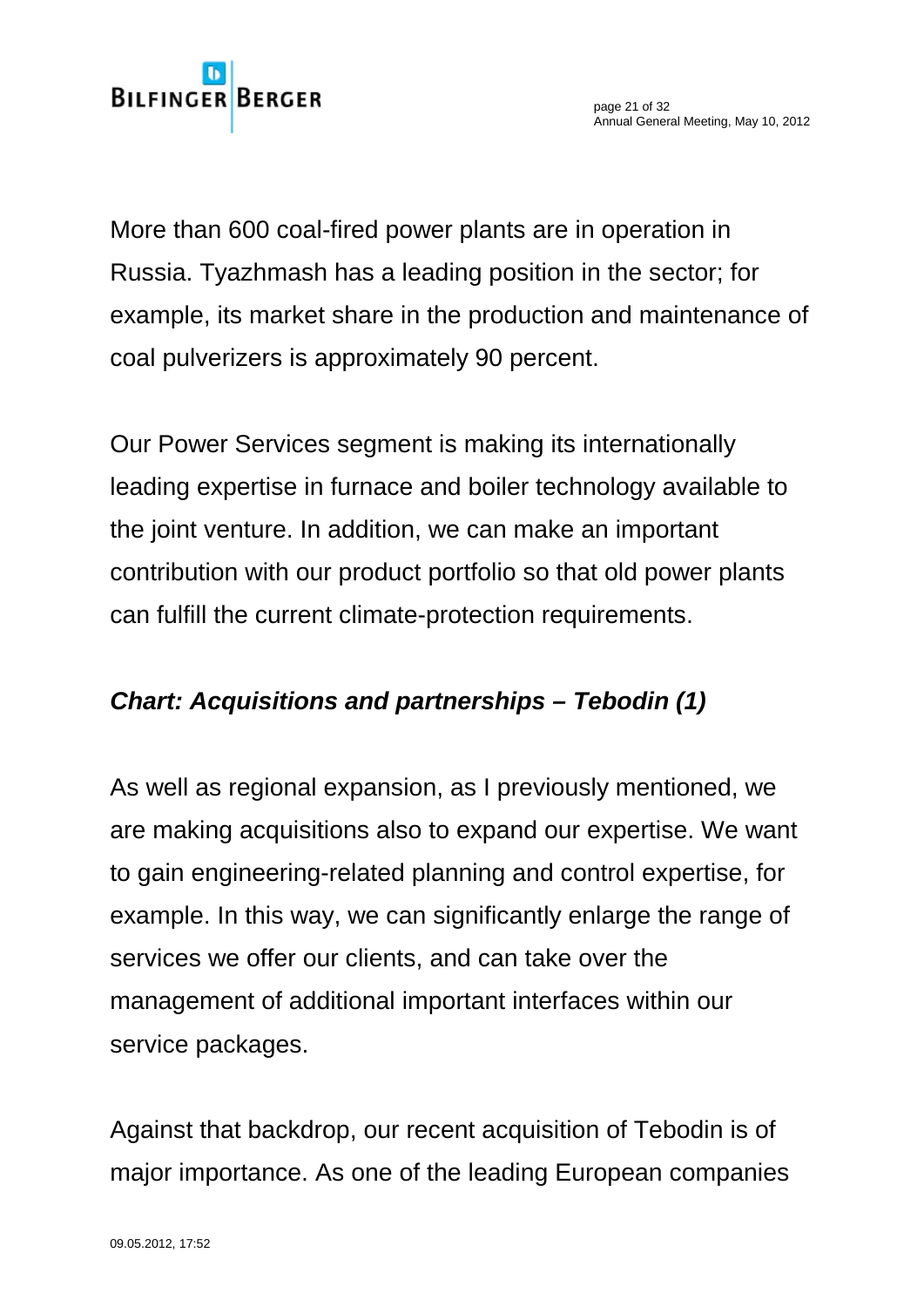

for consulting and engineering services, Tebodin supplements our service offering for the process industry and the oil and gas industry with engineering services of particularly high value. The client base includes more than 150 renowned international companies.

With Tebodin, Bilfinger Berger has gained over 1,300 highly qualified engineers. They will help us to bring our engineering services into a new dimension. We therefore plan to establish a new Subgroup within the Industrial Services segment.

## *Chart: Acquisitions and partnerships – Tebodin (2)*

But Tebodin will open up attractive development perspectives for Bilfinger Berger not only on the technical side. It also has a regional component. The company offers its broad spectrum of engineering services in various markets. The regional focus is on Eastern Europe, Asia-Pacific and the Middle East. It has 450 employees in Abu Dhabi alone.

This makes Tebodin an excellent supplement to our existing activities in the field of industrial services.

# *Chart: Acquisitions and partnerships – Joint venture for the production of offshore foundations*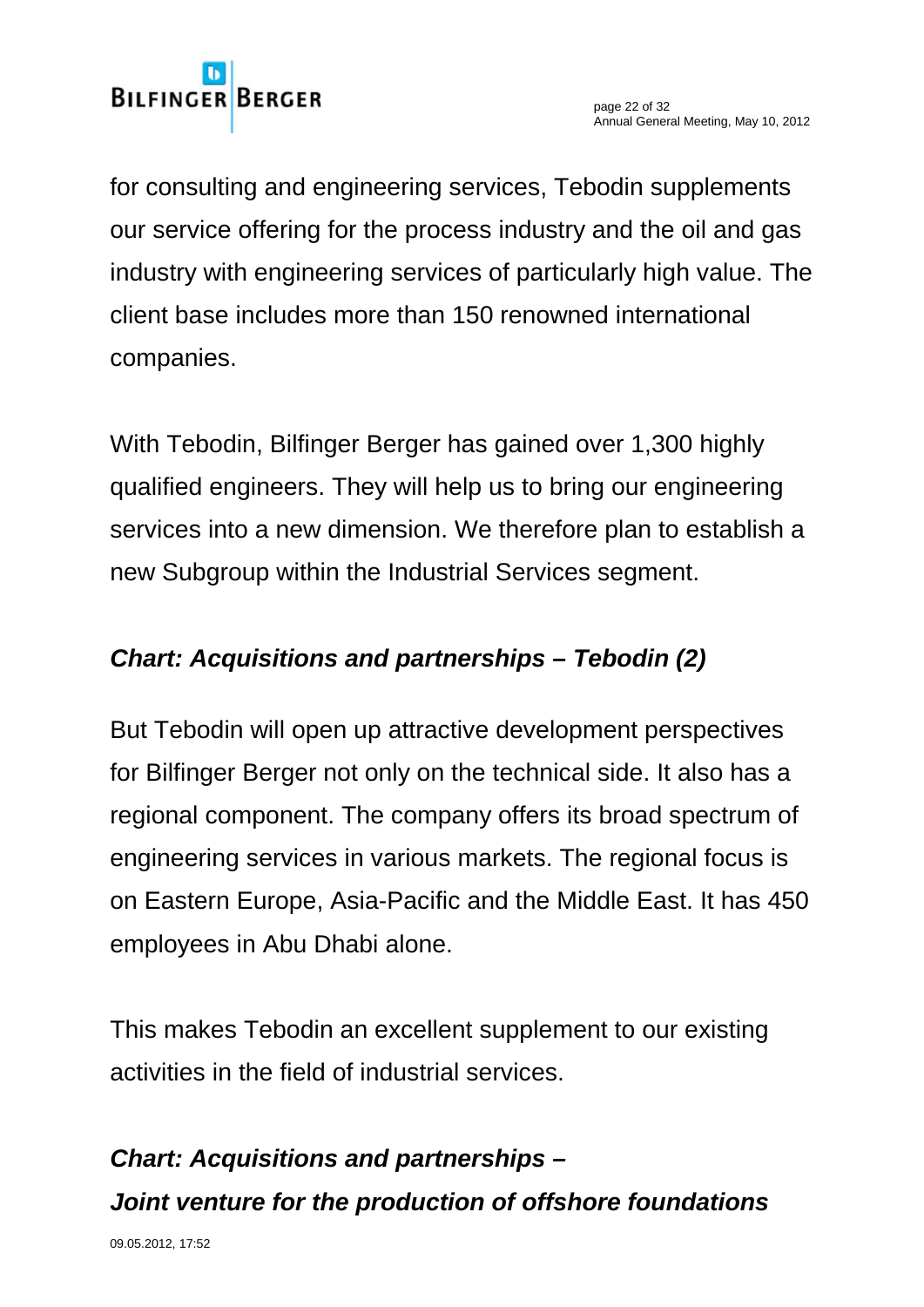In connection with the expansion of our competencies, I would also like to explain an important decision for the development of our engineering activities.

The growing need for energy generated in an environmentally friendly manner is the driver of a further joint venture: Together with Polish partners, we will produce steel foundations for offshore wind turbines in Stettin, so that we will now not only install the foundations in the open sea, but will also produce them ourselves in advance of installation.

We are neither guided in the current discussions over the future role of offshore wind power by euphoria nor by resignation. Our investment decision is based on a conservative estimate of the growth in demand, we will continue to operate this business with a sense of proportion.

## *Chart: Growth strategy*

As before, we will continue to set strict standards for acquisitions. They must

- be relevant for the ongoing implementation of our strategy
- have a strong management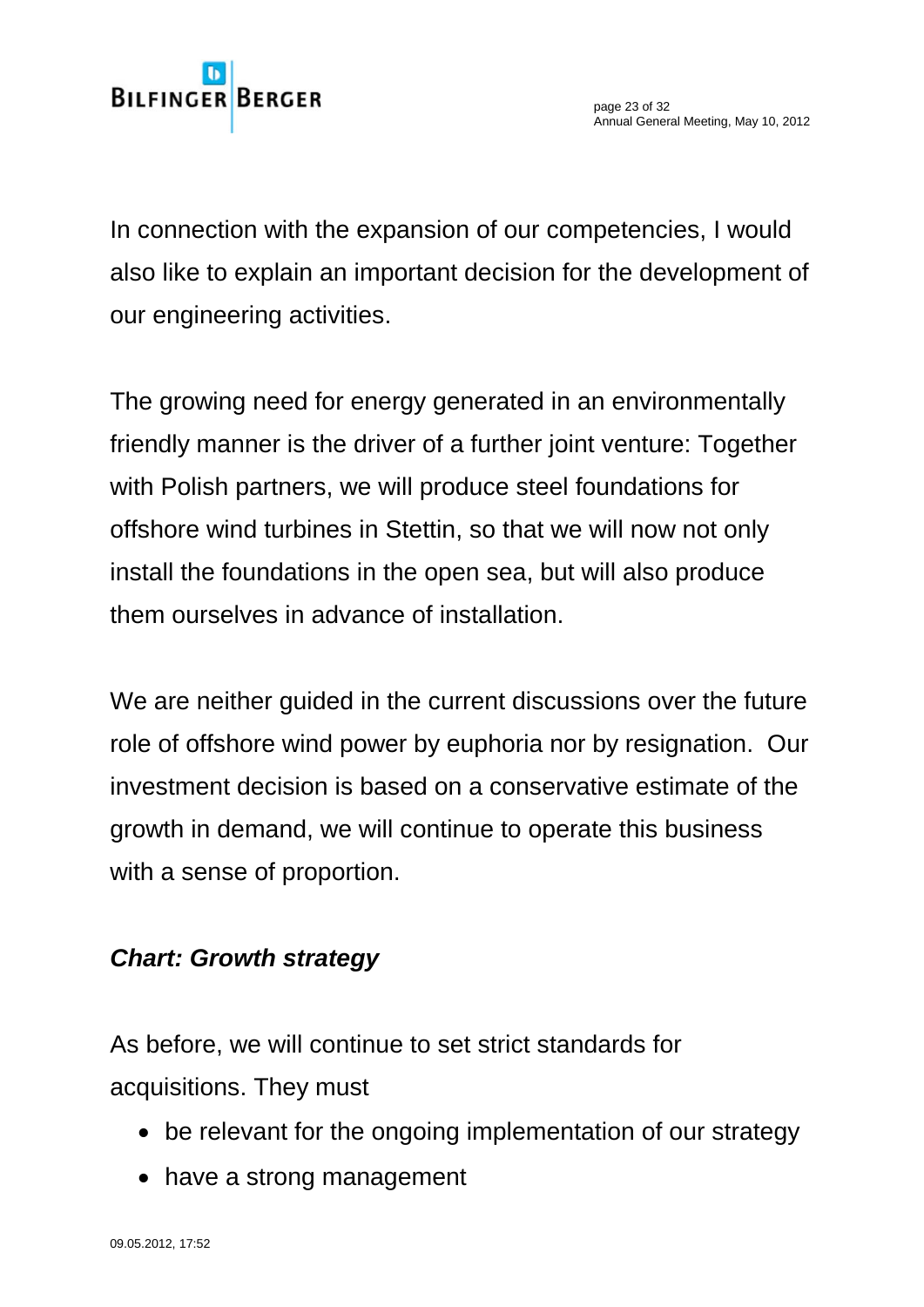# **BILFINGER BERGER**

- have a good entrepreneurial track record
- make continuous profit contributions right from the start and earn the cost of capital.

The ambitious Group objectives that I have given you also require efforts from the companies already part of the Group. We have a lot of potential for organic growth here: Rough diamonds that deserve our attention, but also expertise that we have not yet transferred from one region to another. Each individual company in the Group will have to make a contribution to our overall organic growth – year in, year out.

The networking of parts of the Group that have so far operated largely in isolation offers attractive opportunities in the coming years. It will open up additional markets for our business units, where the Group already enjoys the clients' confidence. Increased collaboration between the various parts of the Group will create new possibilities for the development of crossover service offerings.

To allow these effects to take effect as soon as possible, we have initiated our strategy program BEST. "Bilfinger Berger Escalates Strength" has the goal of systematically developing the structures and processes within the Group.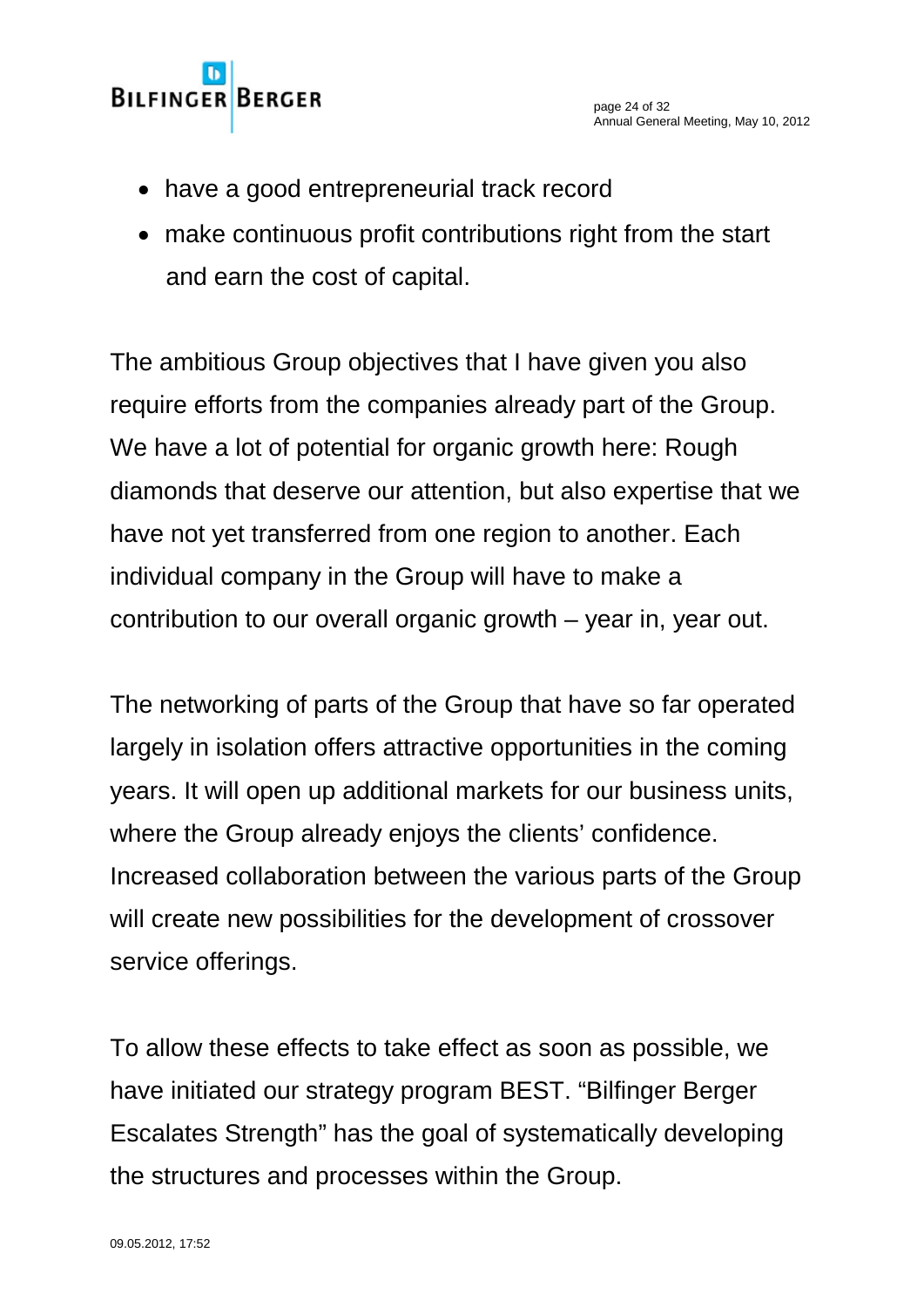page 25 of 32 Annual General Meeting, May 10, 2012

#### *Chart: Strategy program BEST – client focus*

We ask ourselves the question, where we can offer our clients even better services. What interfaces can they transfer to us in order to reduce costs and increase efficiency? For this reason, our Group companies must consistently develop their skills in interface management.

The basis for comprehensive client support over the boundaries of our subgroups will be a Group-wide information system. It will encompass all of our knowledge about our clients' specific requirements.

At the same time, we are creating a central platform that allows effective cooperation on bid preparation between our individual units. In this way, we can systematically check which possibilities exist to exploit all of our clients' demand potential, by whichever parts of the Group are in a position to do so.

We are improving our presence in international markets by making full use of the Group's networked strengths outside Germany. The individual parts of the Group will benefit from the improved coordination of activities in certain regions.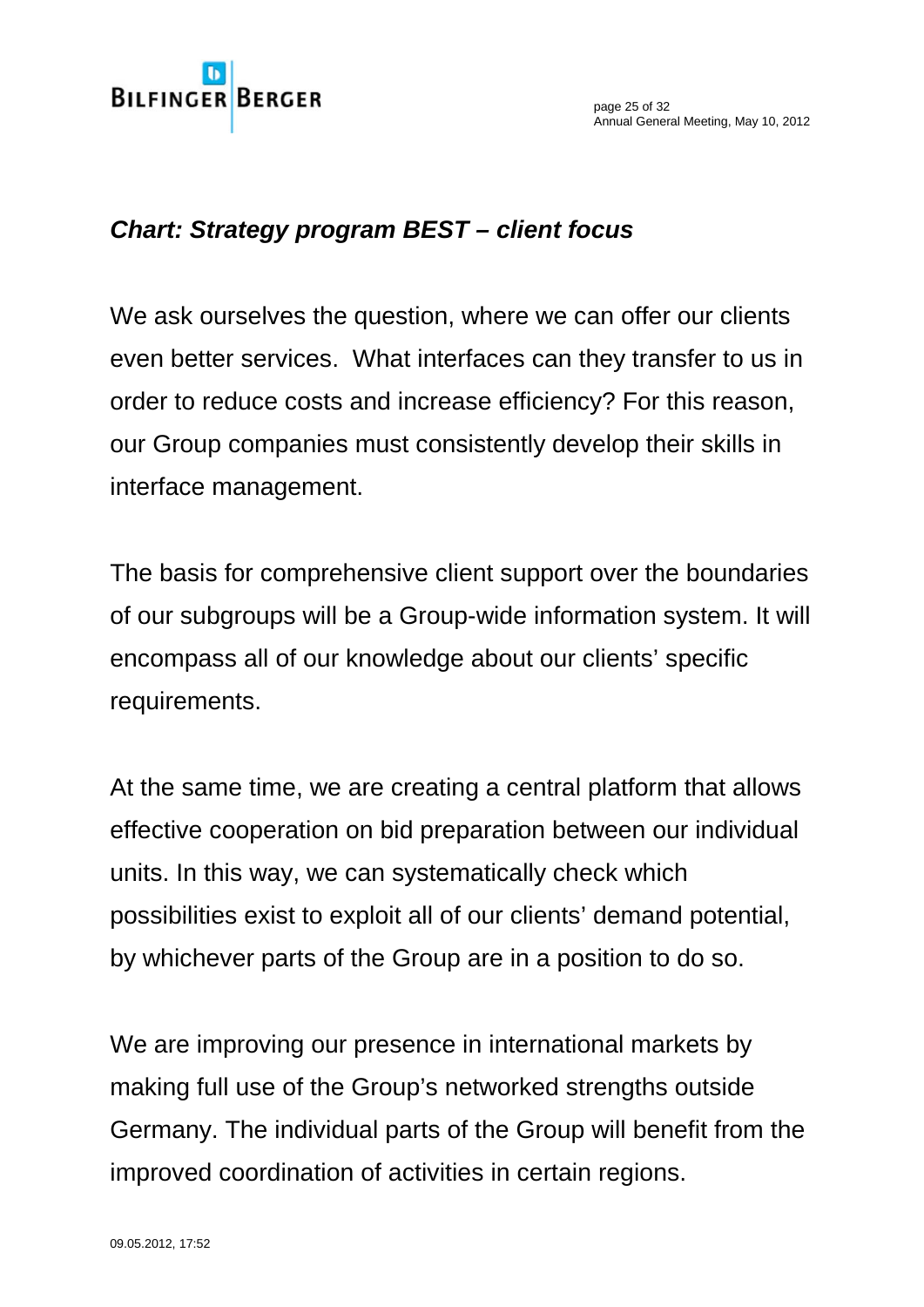page 26 of 32 Annual General Meeting, May 10, 2012

#### *Chart: Strategy program BEST – internal processes*

We want to intensify our research and development work in order to make use of new technologies and markets that give us competitive advantages with our clients. We are creating substantial impetus – for example by providing financial support with the establishment of technically attractive start-ups within the Group, or by setting up our own venture-capital company.

In this context, we request your approval under Item 7 of today's Annual General Meeting for a profit-and-loss-transfer agreement with the newly founded company Bilfinger Berger Venture Capital GmbH, so that we can utilize the advantages of the resulting organic tax unity. The same applies to the profitand-loss-transfer agreement with another new company, Bilfinger Berger Infrastructure GmbH. The contracts include provisions that are usual for such arrangements.

Within the reporting structures that are valid for our Group companies, we optimizing processes and systems in a targeted manner.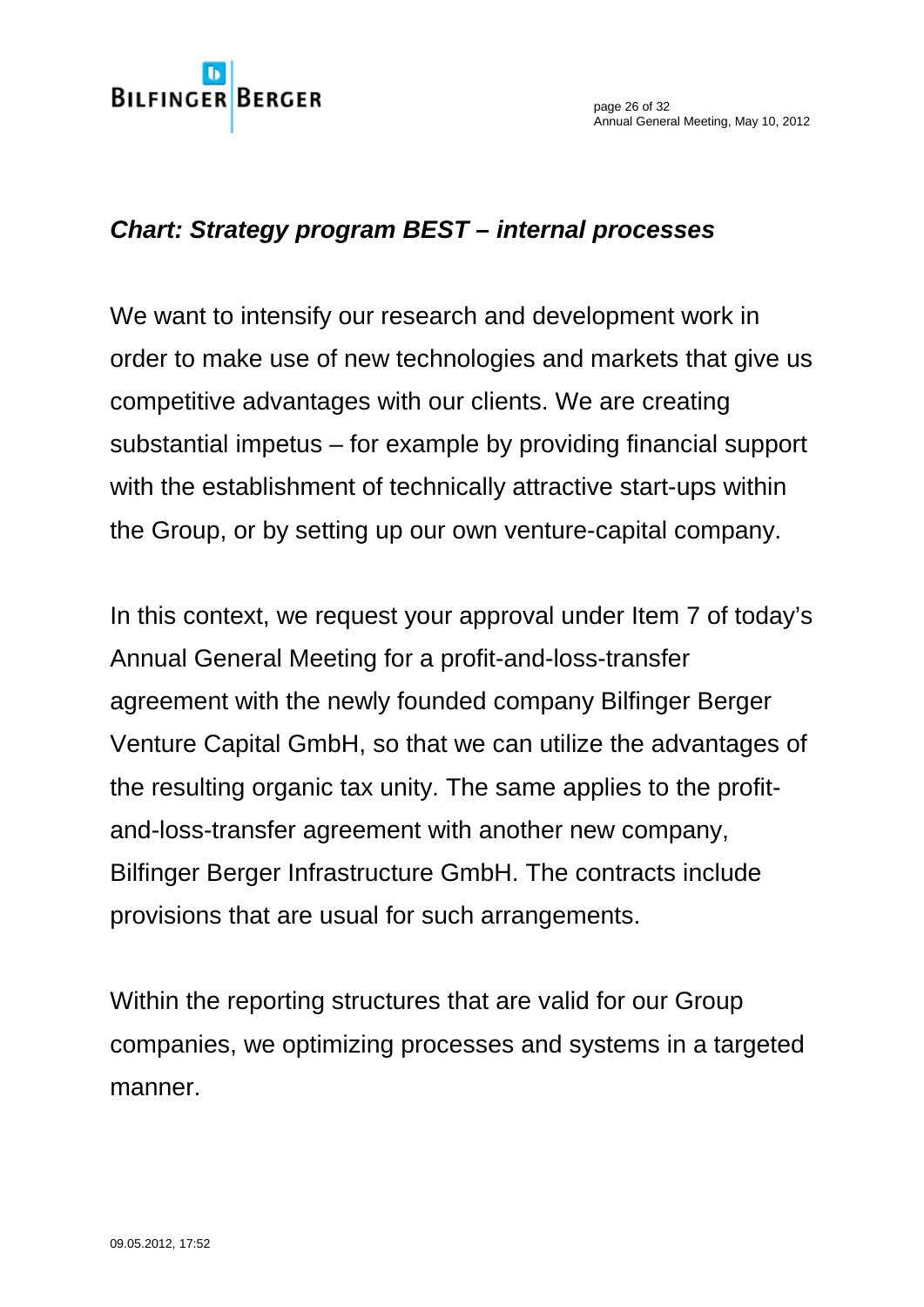The Group-wide networking of our human-resources work serves to identify and promote talent. I also regard it as a personal challenge to ensure that in our very male-dominated company, women are able to more fully fulfill their potential, and that includes all executive levels. By the way, I also foresee more members of those levels from the international Bilfinger Berger units in the future.

The repositioning of the corporate brand will play a key role with the networking of Bilfinger Berger.

Most of Bilfinger Berger's output volume is generated nowadays by companies that did not belong to the Group ten years ago. Almost all of them have names that hide their affiliation to Bilfinger Berger – or make it hard to recognize. This means that although we are visible in public in many ways, we often cannot be identified as Bilfinger Berger. Every time, we miss an opportunity to show what the Group stands for, and which services we provide to the benefit of our clients and of people in general.

# *Chart: Strategic program BEST – repositioning the Group brand ('uniformly strong brand concept')*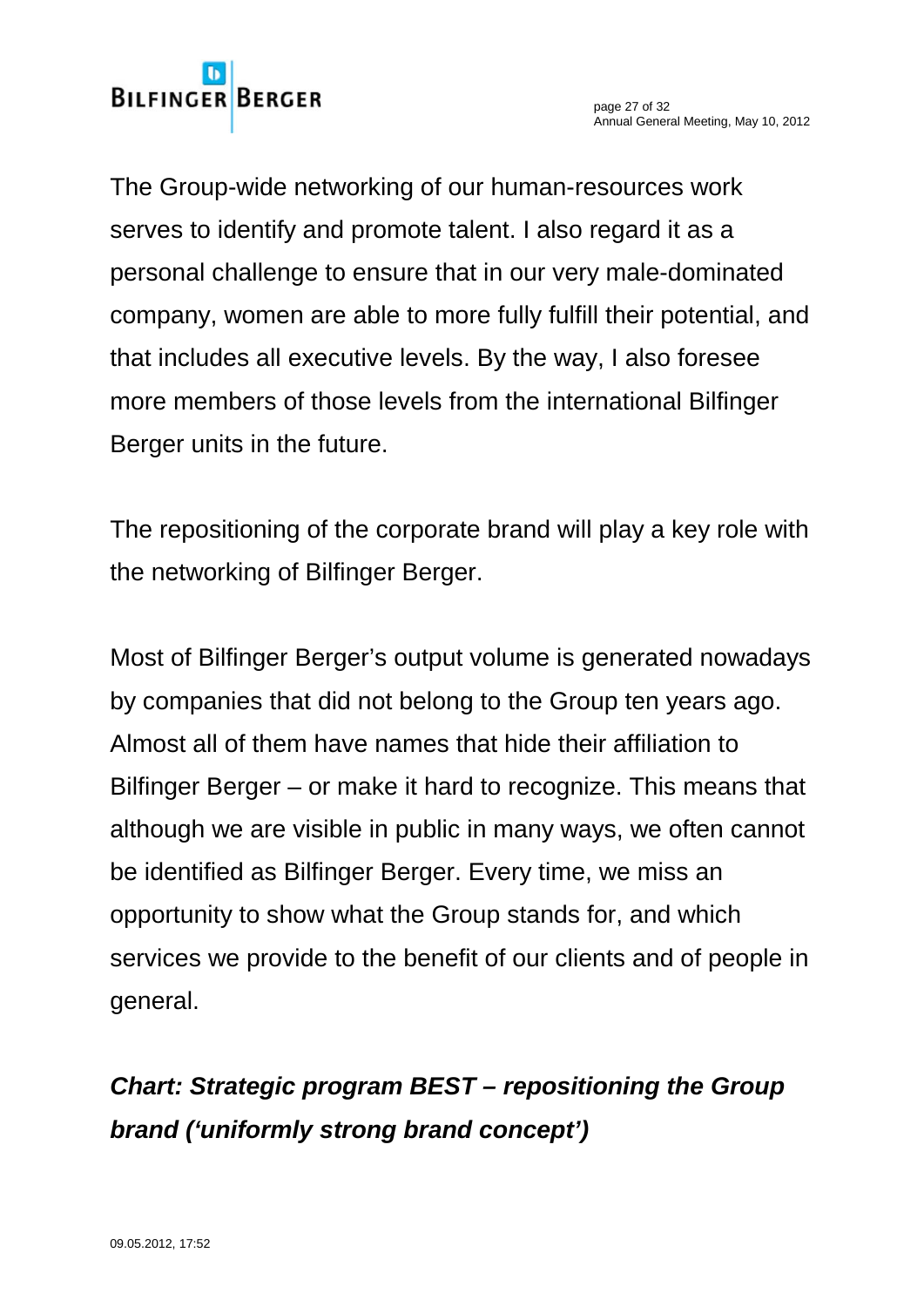We have set ourselves the goal of appearing in the future with one strong brand, and of making clear to the public – and especially to our clients – the wide range of services provided by the Group.

To do so, we started a process to find out what we need to know for a well-founded decision on the repositioning.

We of course spoke to our clients about this. As a result of extensive individual interviews with top customers, we know how they see us.

Naturally, our employees were also involved. More than 1,000 of them responded to an appeal on the intranet to assess their company and to express their opinions on our corporate brand. We were pleasantly surprised by the high number and high quality of the responses.

At the same time, we asked for the opinions of journalists and representatives of the capital markets, many of whom have known us for a long time.

Right from the start, the executives of our operating units were involved in the opinion-forming process, because ultimately,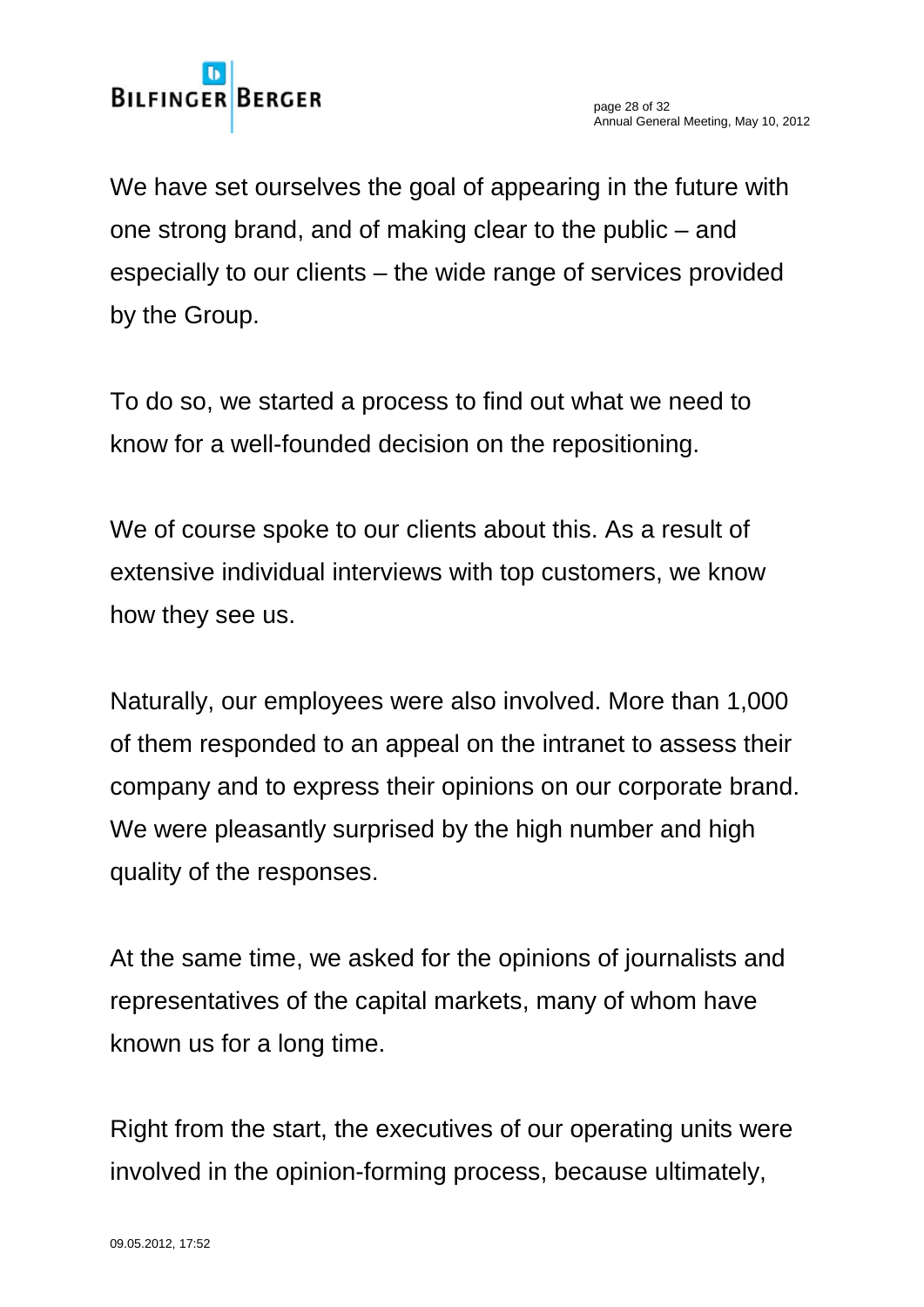their enthusiasm is crucial for the success of the repositioning with our clients.

Finally, we obtained expert advice. Together with those experts, we weighed the pros and contras of the possible alternatives.

## *Chart: New Group name: Bilfinger*

In the end, the result was clear: We propose to you today that the company be renamed 'Bilfinger'.

Despite all of this rationality, dispensing with the "Berger" part of the name was not easy. The person Julius Berger stands for moral integrity and entrepreneurial passion. His history and his tragic death in Theresienstadt are connected with remembrance of the Nazi barbarism to the Jewish people. His name will live on in the Julius Berger companies, and also in Wiesbaden through the reorganization of our involvement in Nigeria. We will always be proudly aware of Julius Berger, his company and his achievements as a part of our corporate history. For this reason we are in close contact with well-known institutions in Berlin regarding the establishment of a Julius Berger Prize that will help keep the memory of his life and work alive in the city that was most important for both.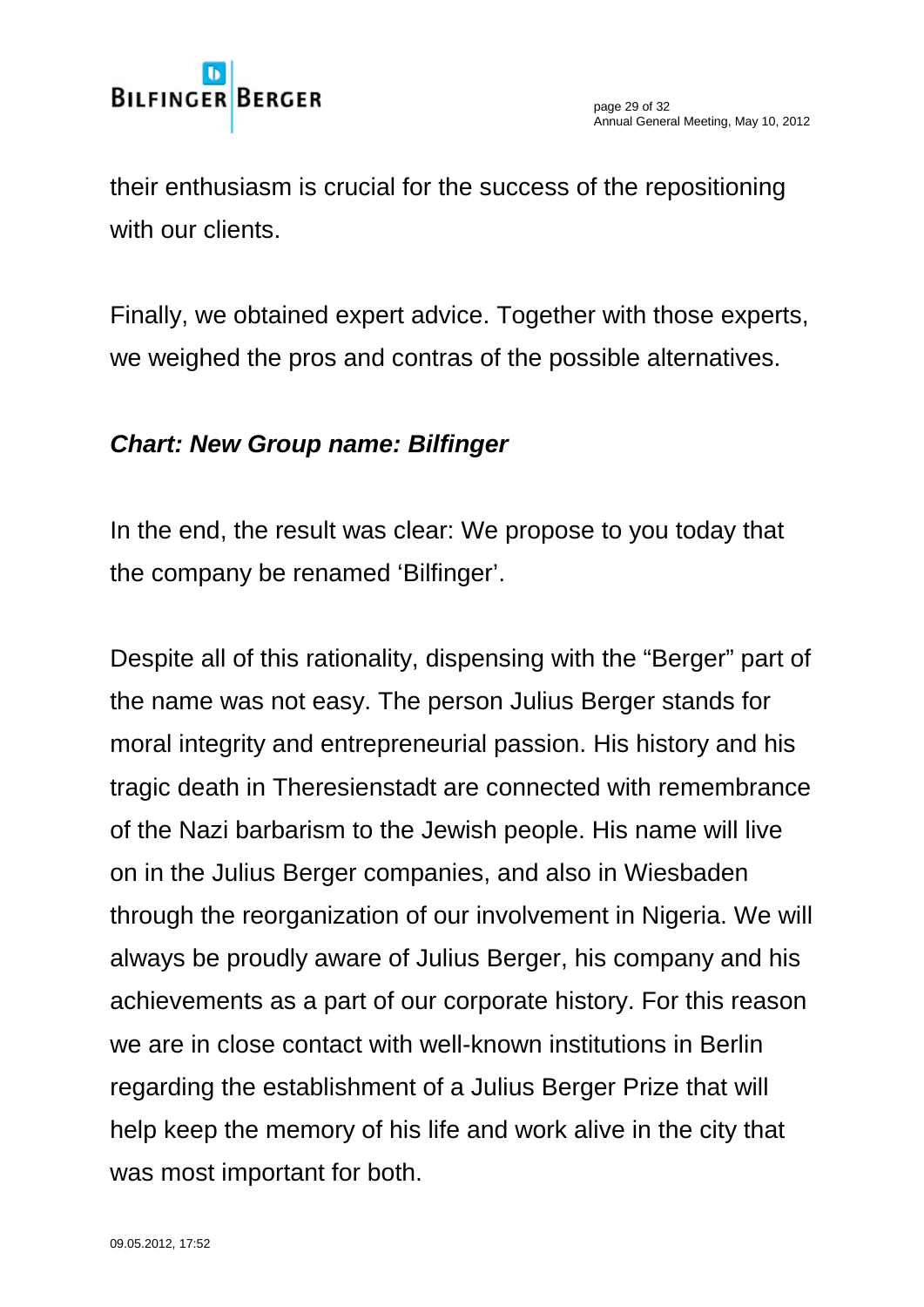"Bilfinger" – the shorter and more compact name offers a number of advantages:

- We make use of the existing high profile and brand value.
- Nonetheless, the considerably changed appearance communicates the repositioning of the Group.
- The legal expense in advance, and above all the costs of introduction, are significantly lower than with a completely new name. An enormous investment would have been necessary to make an artificial name well known.

At first glance, the decision to shorten "Bilfinger Berger" to "Bilfinger" might seem rather tentative. On the contrary: It might be only a small step for the Group itself – but changing the names of our operating companies is a much bigger step.

"Bilfinger" will be the first element in the names of all our operating companies in the future. And all of them will express the strength of the Group with their new, uniform appearance. We will establish a clear brand architecture that sends a clear signal for the networking of our Group activities.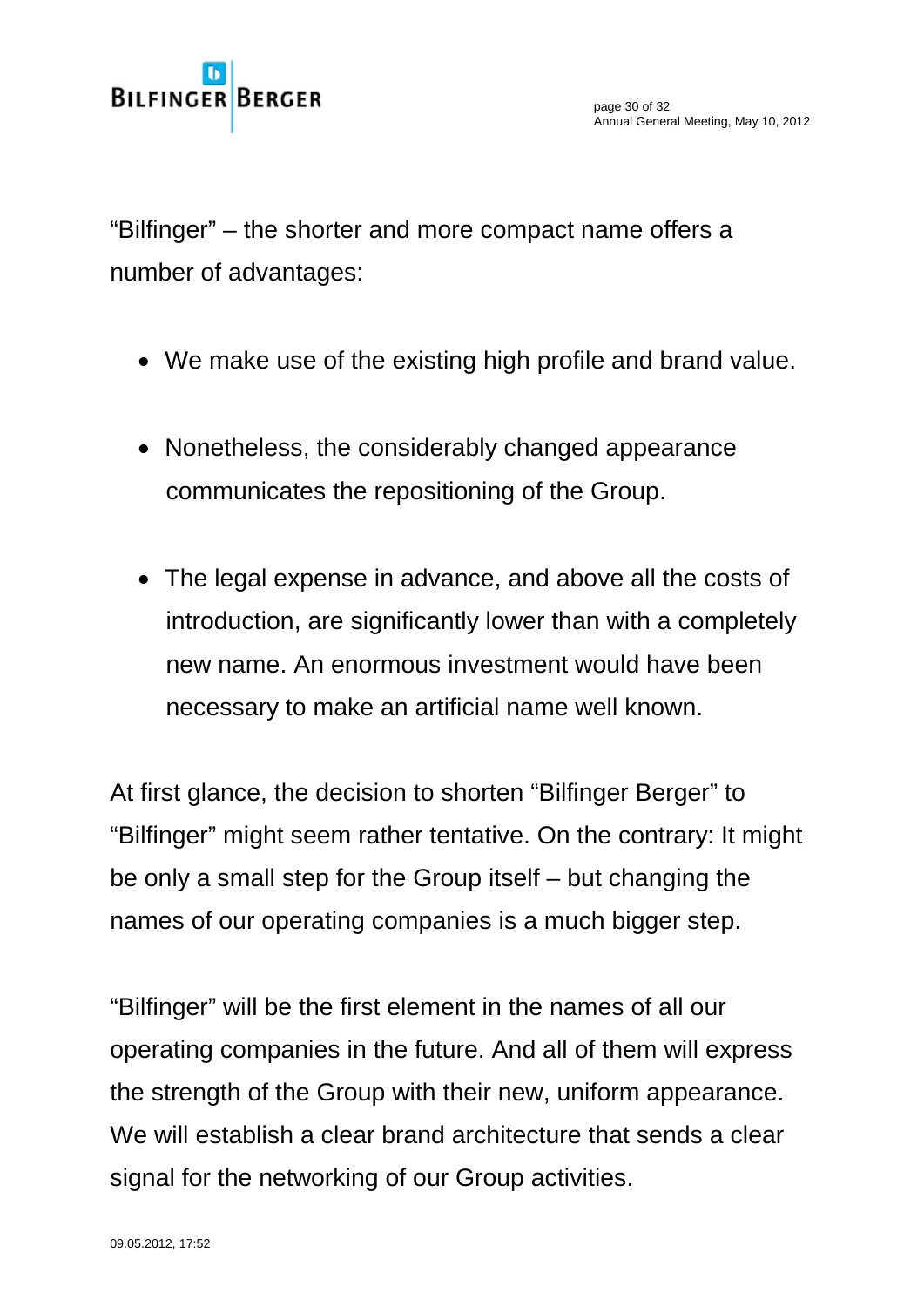**BILFINGER BERGER** 

What will the Bilfinger presence look like? Ladies and gentlemen, I would like to introduce our new logo – the symbol that will allow you to recognize our company in the future. And that in many more places than is the case today. You will see the name Bilfinger in industrial facilities, in power plants and on office buildings as well as in major sports stadiums, in hospitals or on wind tunnels for the automotive industry. And of course on construction site signs, because we will and we want to maintain our ability to build.

The new logo symbolizes an infinite loop, which is based on a complex mathematical formula. It combines our engineering expertise and our solutions competence for complex challenges. With this symbol we express our strong service mentality as longstanding partner to our clients, whose projects we manage through their entire lifecycles. In the future, we will call this ribbon the Bilfinger loop; it stands for technical expertise and unlimited creative power – and thus for our strategic focus as an engineering and services group.

# *Video – The Making of "New Bilfinger"*

*Chart: Repositioning of the Group brand ('new logo')*